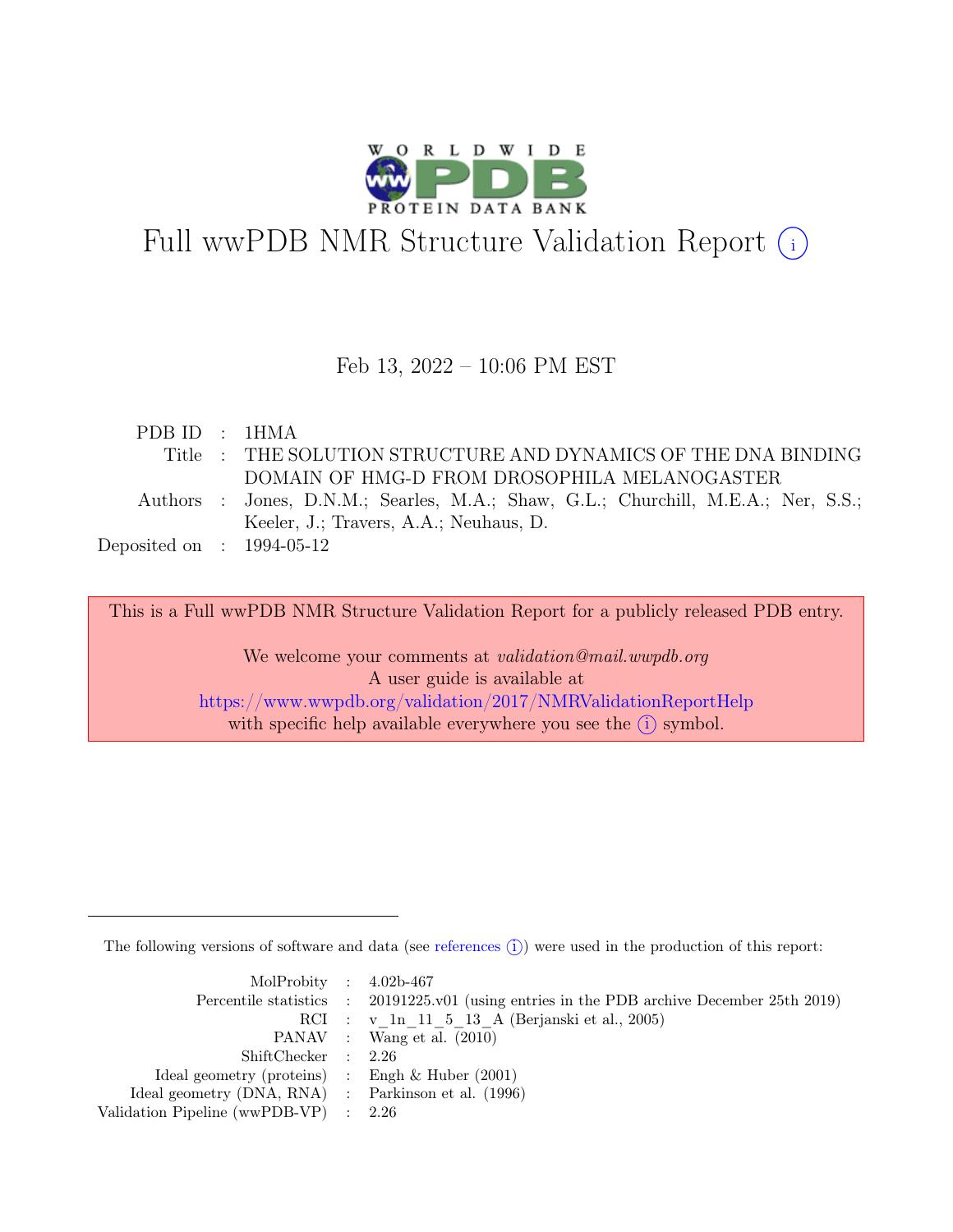# 1 Overall quality at a glance  $(i)$

The following experimental techniques were used to determine the structure: SOLUTION NMR

The overall completeness of chemical shifts assignment was not calculated.

Percentile scores (ranging between 0-100) for global validation metrics of the entry are shown in the following graphic. The table shows the number of entries on which the scores are based.



| Metric.               | Whole archive<br>$(\#Entries)$ | NMR archive<br>$(\#Entries)$ |  |  |
|-----------------------|--------------------------------|------------------------------|--|--|
| Clashscore            | 158937                         | 12864                        |  |  |
| Ramachandran outliers | 154571                         | 11451                        |  |  |
| Sidechain outliers    | 154315                         | 11428                        |  |  |

The table below summarises the geometric issues observed across the polymeric chains and their fit to the experimental data. The red, orange, yellow and green segments indicate the fraction of residues that contain outliers for  $>=$  3, 2, 1 and 0 types of geometric quality criteria. A cyan segment indicates the fraction of residues that are not part of the well-defined cores, and a grey segment represents the fraction of residues that are not modelled. The numeric value for each fraction is indicated below the corresponding segment, with a dot representing fractions  $\langle=5\%$ 

| Mol | ${\rm Chain}$ | Length            |     | Quality of chain |     |  |     |  |  |
|-----|---------------|-------------------|-----|------------------|-----|--|-----|--|--|
|     |               | $H \Omega$<br>। ਦ | 16% | 49%              | 14% |  | 19% |  |  |

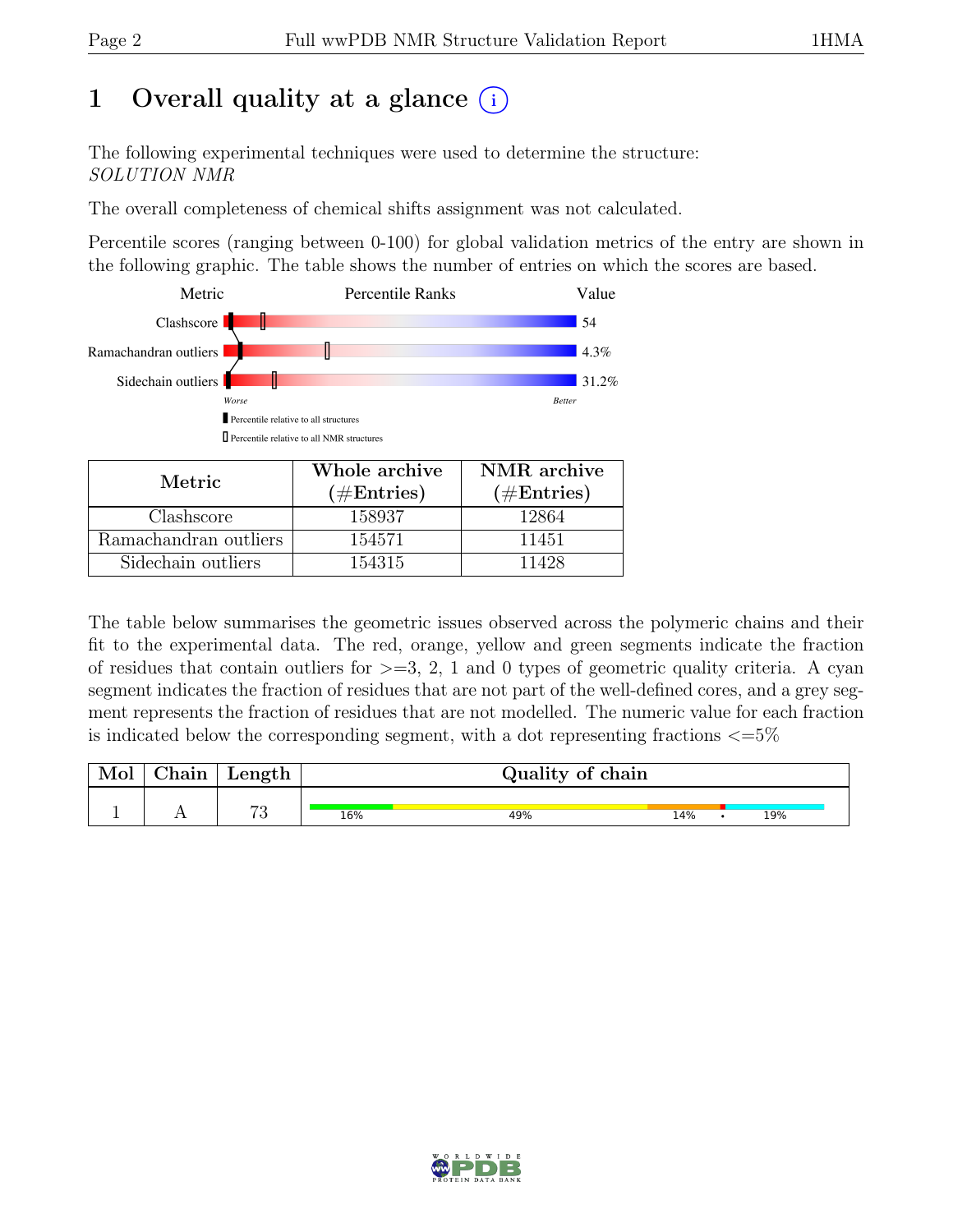# 2 Ensemble composition and analysis  $(i)$

This entry contains 20 models. Model 12 is the overall representative, medoid model (most similar to other models).

The following residues are included in the computation of the global validation metrics.

| Well-defined (core) protein residues                                        |                 |          |  |  |  |  |  |
|-----------------------------------------------------------------------------|-----------------|----------|--|--|--|--|--|
| Backbone RMSD (Å) Medoid model<br>Well-defined core   Residue range (total) |                 |          |  |  |  |  |  |
|                                                                             | A:7-A:65 $(59)$ | $0.66\,$ |  |  |  |  |  |

Ill-defined regions of proteins are excluded from the global statistics.

Ligands and non-protein polymers are included in the analysis.

The models can be grouped into 4 clusters and 3 single-model clusters were found.

| Cluster number        | Models               |
|-----------------------|----------------------|
|                       | 1, 2, 12, 14, 16, 18 |
|                       | 3, 7, 8, 9, 10       |
|                       | 5, 11, 19            |
|                       | 4, 6, 17             |
| Single-model clusters | 13; 15; 20           |

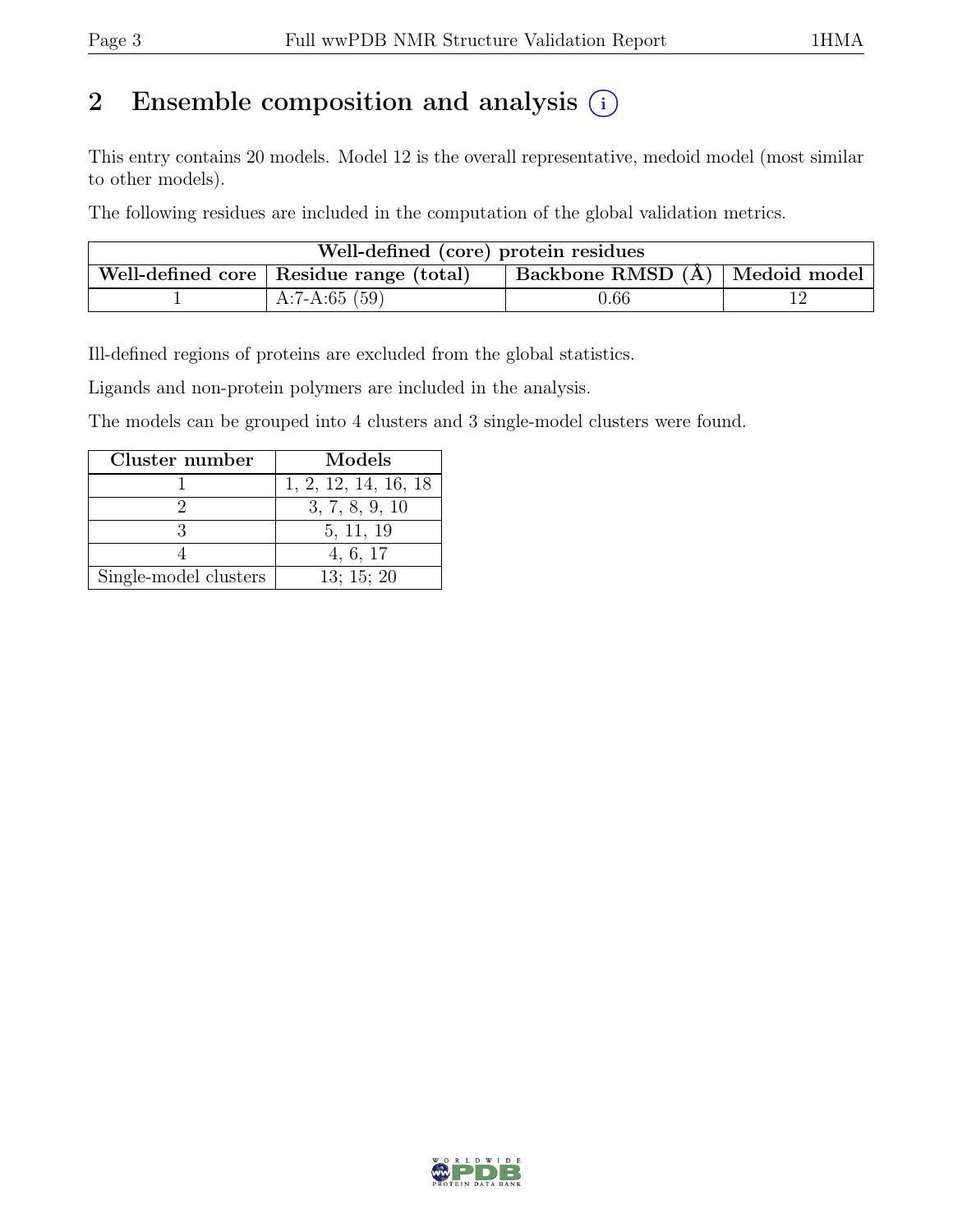# 3 Entry composition  $(i)$

There is only 1 type of molecule in this entry. The entry contains 1178 atoms, of which 590 are hydrogens and 0 are deuteriums.

• Molecule 1 is a protein called HMG-D.

| Mol |    | Chain   Residues |     | Atoms |     |  |  | race |
|-----|----|------------------|-----|-------|-----|--|--|------|
|     | 70 | $_{\rm Total}$   |     |       |     |  |  |      |
|     |    |                  | 367 | 590   | 108 |  |  |      |

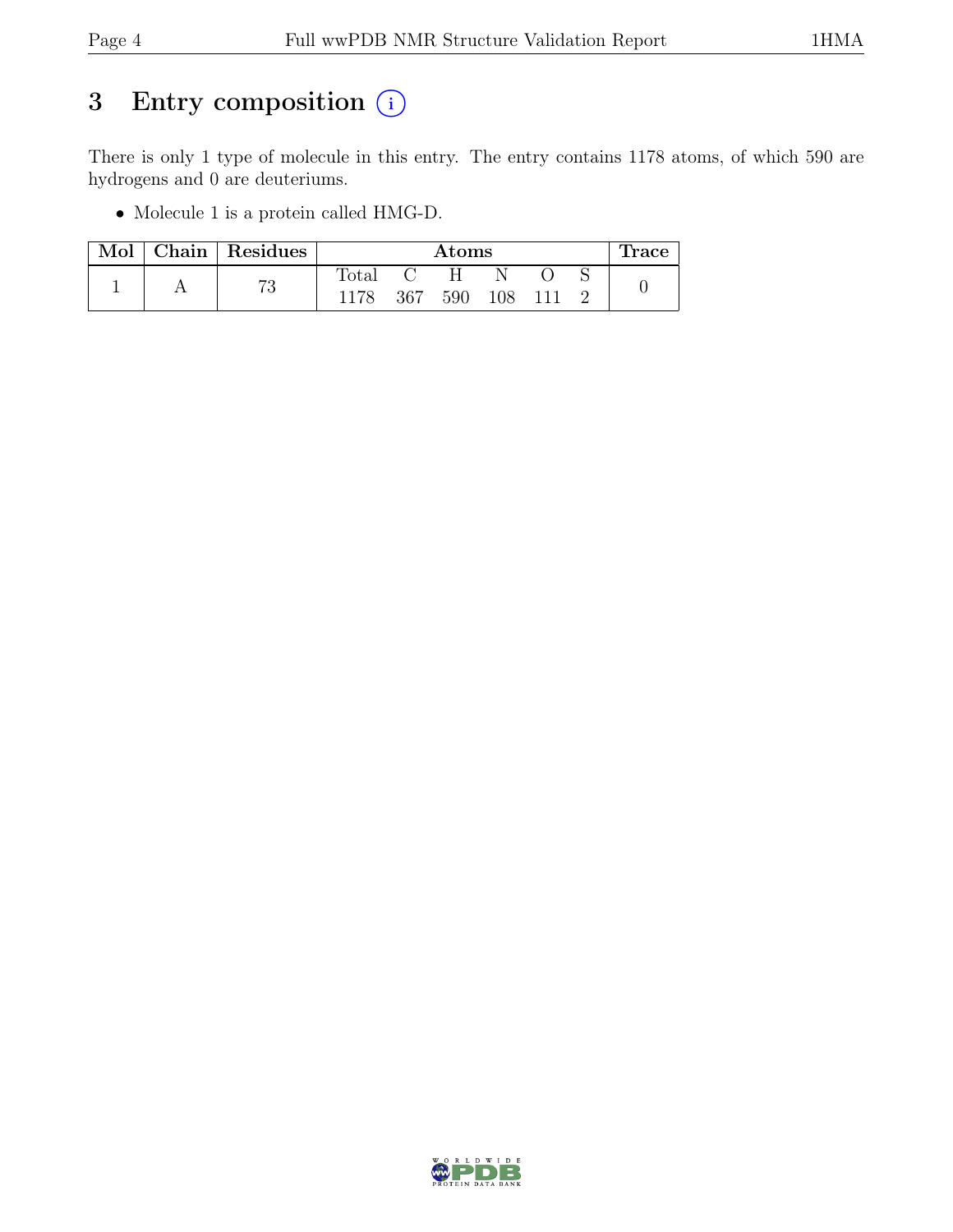# 4 Residue-property plots (i)

## <span id="page-4-0"></span>4.1 Average score per residue in the NMR ensemble

These plots are provided for all protein, RNA, DNA and oligosaccharide chains in the entry. The first graphic is the same as shown in the summary in section 1 of this report. The second graphic shows the sequence where residues are colour-coded according to the number of geometric quality criteria for which they contain at least one outlier:  $green = 0$ ,  $yellow = 1$ ,  $orange = 2$  and  $red =$ 3 or more. Stretches of 2 or more consecutive residues without any outliers are shown as green connectors. Residues which are classified as ill-defined in the NMR ensemble, are shown in cyan with an underline colour-coded according to the previous scheme. Residues which were present in the experimental sample, but not modelled in the final structure are shown in grey.

• Molecule 1: HMG-D



## 4.2 Scores per residue for each member of the ensemble

Colouring as in section [4.1](#page-4-0) above.

### 4.2.1 Score per residue for model 1

• Molecule 1: HMG-D



### 4.2.2 Score per residue for model 2

• Molecule 1: HMG-D

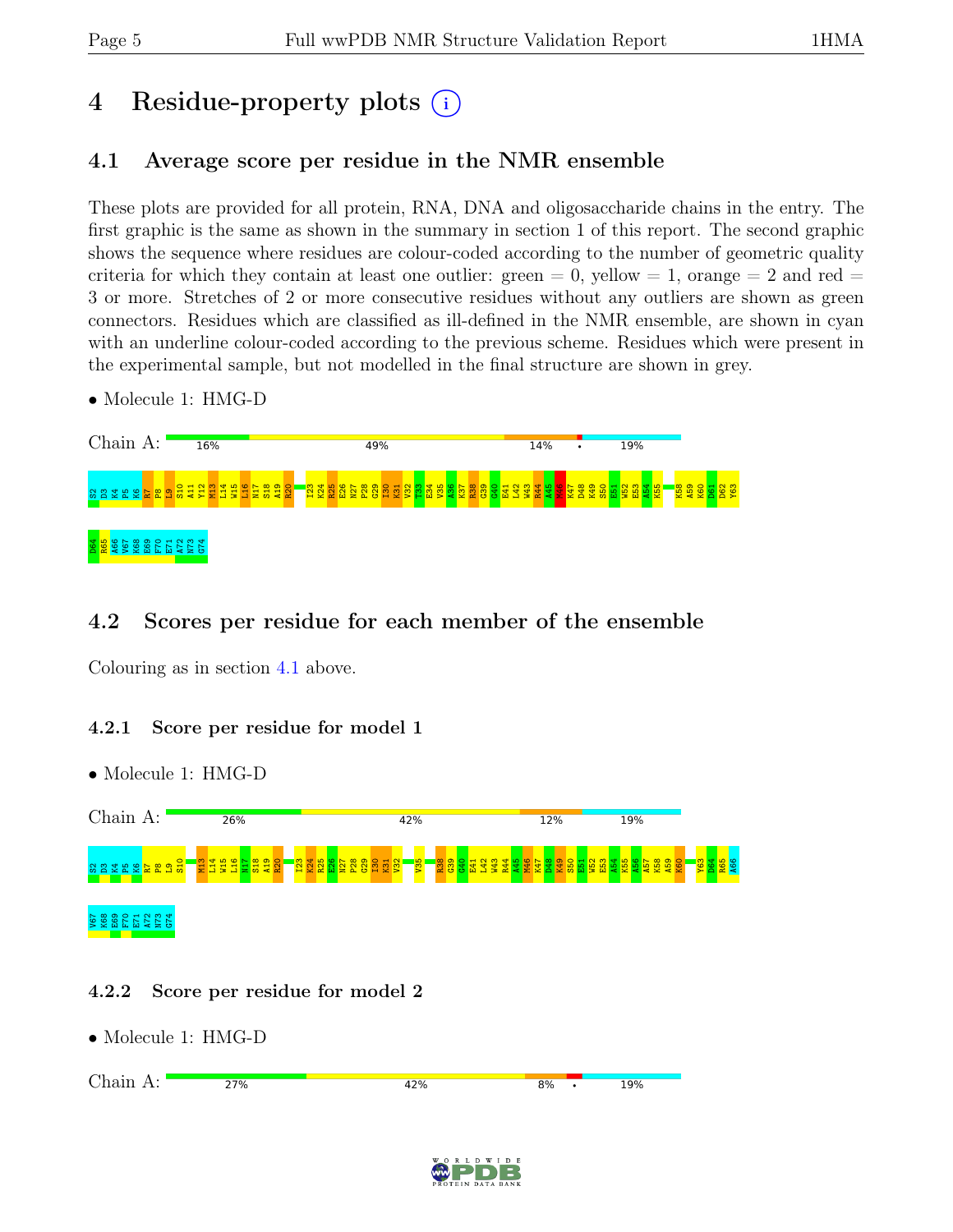# S2D3K4P5K6R7P8L9S10 A11 Y12 M13 L14 W15 L16 N17 S18 A19 R20 I23 K24 R25 E26 N27 P28 G29 I30 K31 V32 T33 E34 V35 A36 K37 R38 G39 G40 E41 L42 W43 R44 A45 M46 K47 D48 K49 S50 E51 W52 E53 A59 Y63 D64 R65 A66 V67 K68

### $25722$ <br> $257222$

### 4.2.3 Score per residue for model 3

• Molecule 1: HMG-D



### 4.2.4 Score per residue for model 4

• Molecule 1: HMG-D



### 4.2.5 Score per residue for model 5

• Molecule 1: HMG-D



### 4.2.6 Score per residue for model 6

• Molecule 1: HMG-D

Chain A:19% 44% 16% 19% D W I D E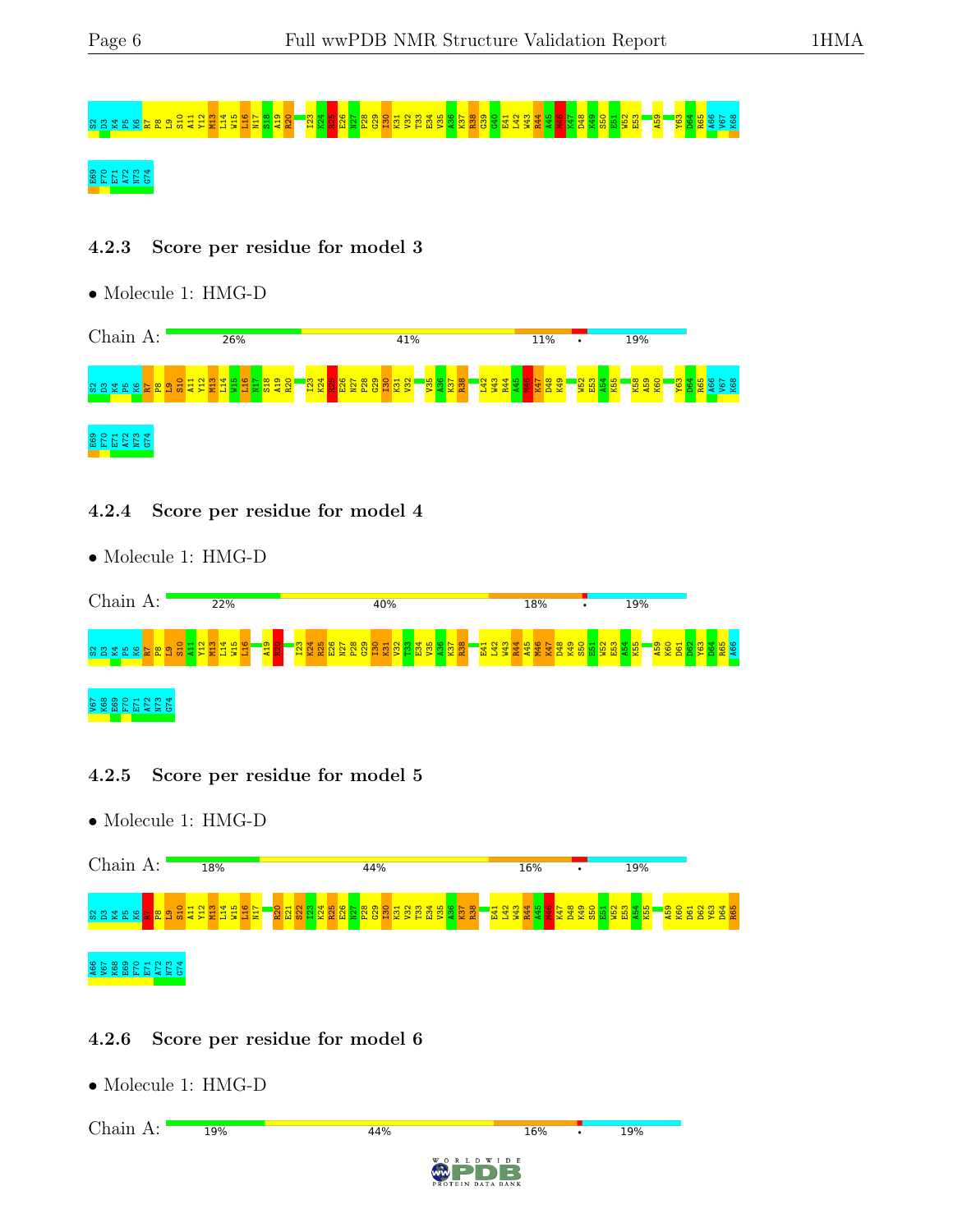# S2D3K4P5K6R7P8L9S10 A11 Y12 M13 L14 W15 L16 N17 S18 A19 R20 I23 K24 R25 E26 N27 P28 G29 I30 K31 V32 V35 R38 E41 L42 W43 R44 A45 M46 K47 D48 K49 S50 E51 W52 E53 A54 K55 A56 A57 K58 A59 K60 D61 D62 Y63 D64 R65 A66<br> **A68 B68 E69 E71 A72 A73 A73 A73 A73 A73 A73 A74 A73 A74 A73 A74 A73 A74 A73 A74 A73 A74 A73 A74 A73 A74 A73 A73**

### 4.2.7 Score per residue for model 7

• Molecule 1: HMG-D



#### 4.2.8 Score per residue for model 8

• Molecule 1: HMG-D



### 4.2.9 Score per residue for model 9

• Molecule 1: HMG-D



### 4.2.10 Score per residue for model 10

• Molecule 1: HMG-D

Chain A:23% 47% 19%  $R%$ D W I D E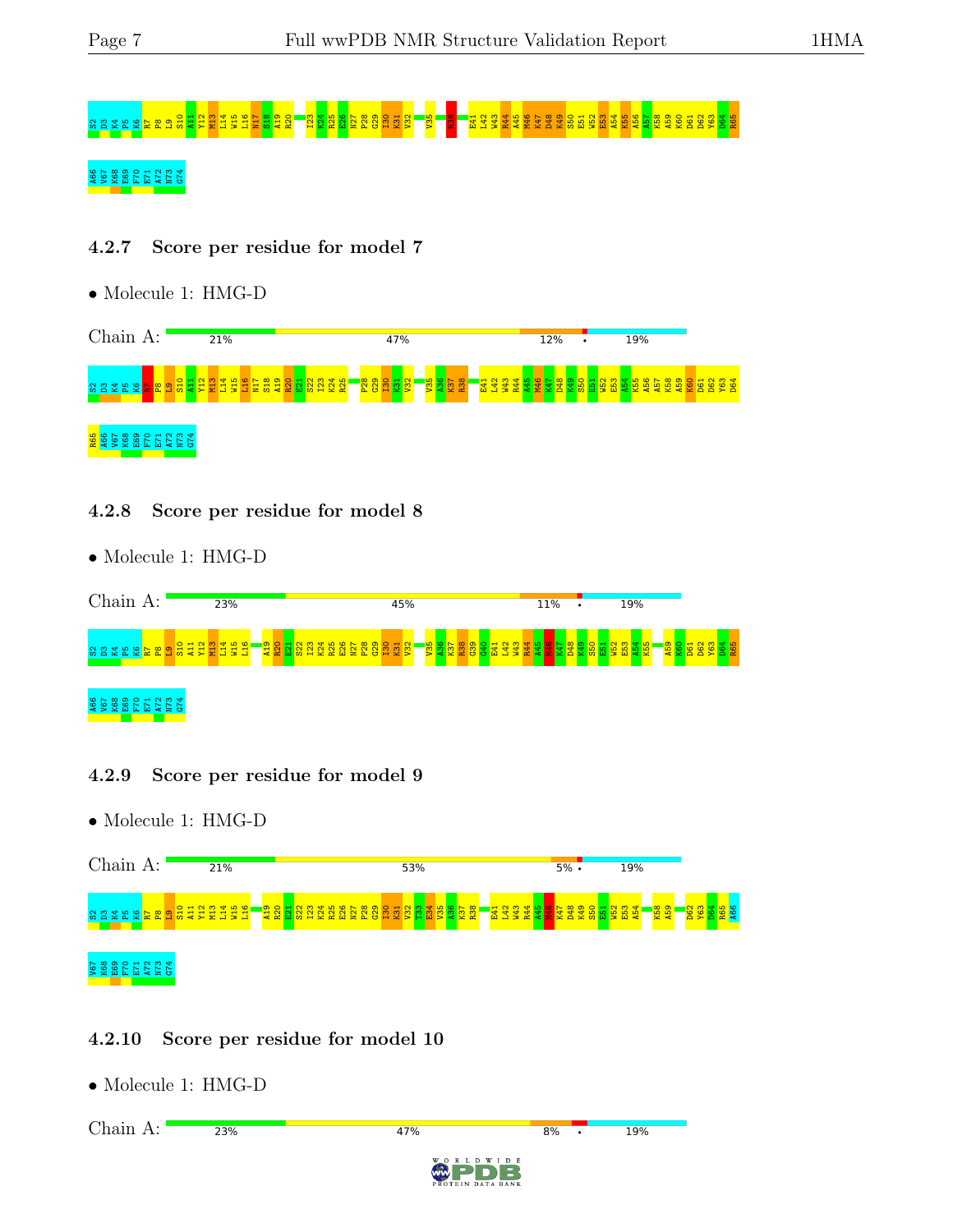# S2 D32 K32 <mark>S2 D32</mark> S2 D32 A11 Y12 M13 L14 W15 L16 N27 P28 E26 N27 P28 G29 E26 N27 P28 G29 E26 N27 P28 G29 E41 L42 H<br>S2 D32 K32 <mark>S2 B3</mark> C4 Q1 Q1 Q1 Q1 Q1 Q1 Q1 Q1 Q1 Q1 Q1 D61 Q1 D61 D61 D61 D62 D61 D62 D64 R65 A56 V67 A66

## K68<br>68 E61 E71 E71<br>68 E61 E71 E72

### 4.2.11 Score per residue for model 11

• Molecule 1: HMG-D



### 4.2.12 Score per residue for model 12 (medoid)

• Molecule 1: HMG-D



### 4.2.13 Score per residue for model 13

• Molecule 1: HMG-D



### 4.2.14 Score per residue for model 14

• Molecule 1: HMG-D

Chain A:18% 47% 14% 19% D W I D E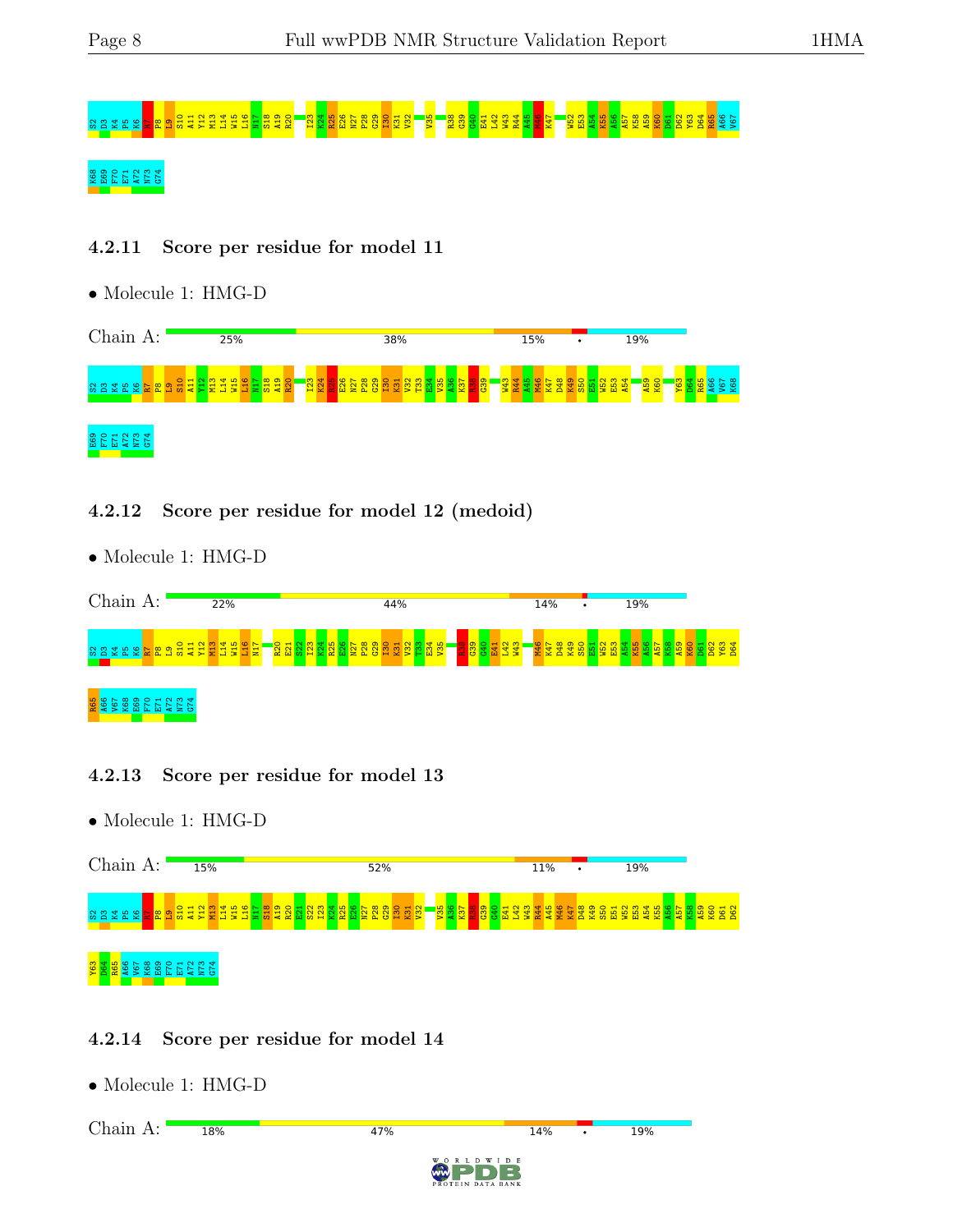# S2D3K4P5K6R7P8L9S10 A11 Y12 M13 L14 W15 L16 N17 S18 A19 R20 I23 K24 R25 E26 N27 P28 G29 I30 K31 V32 T33 E34 V35 A36 K37 R38 G39 G40 E41 L42 W43 R44 A45 M46 K47 D48 K49 S50 E51 W52 E53 A54 K55 A59 D62 Y63 D64 R65

## 22 E69 E69 E69 E69 E69 E71 A72 S99 E72 H

### 4.2.15 Score per residue for model 15

• Molecule 1: HMG-D



#### 4.2.16 Score per residue for model 16

• Molecule 1: HMG-D



### 4.2.17 Score per residue for model 17

• Molecule 1: HMG-D



### 4.2.18 Score per residue for model 18

• Molecule 1: HMG-D

Chain A: $22%$ 45% 14% 19% D W I D E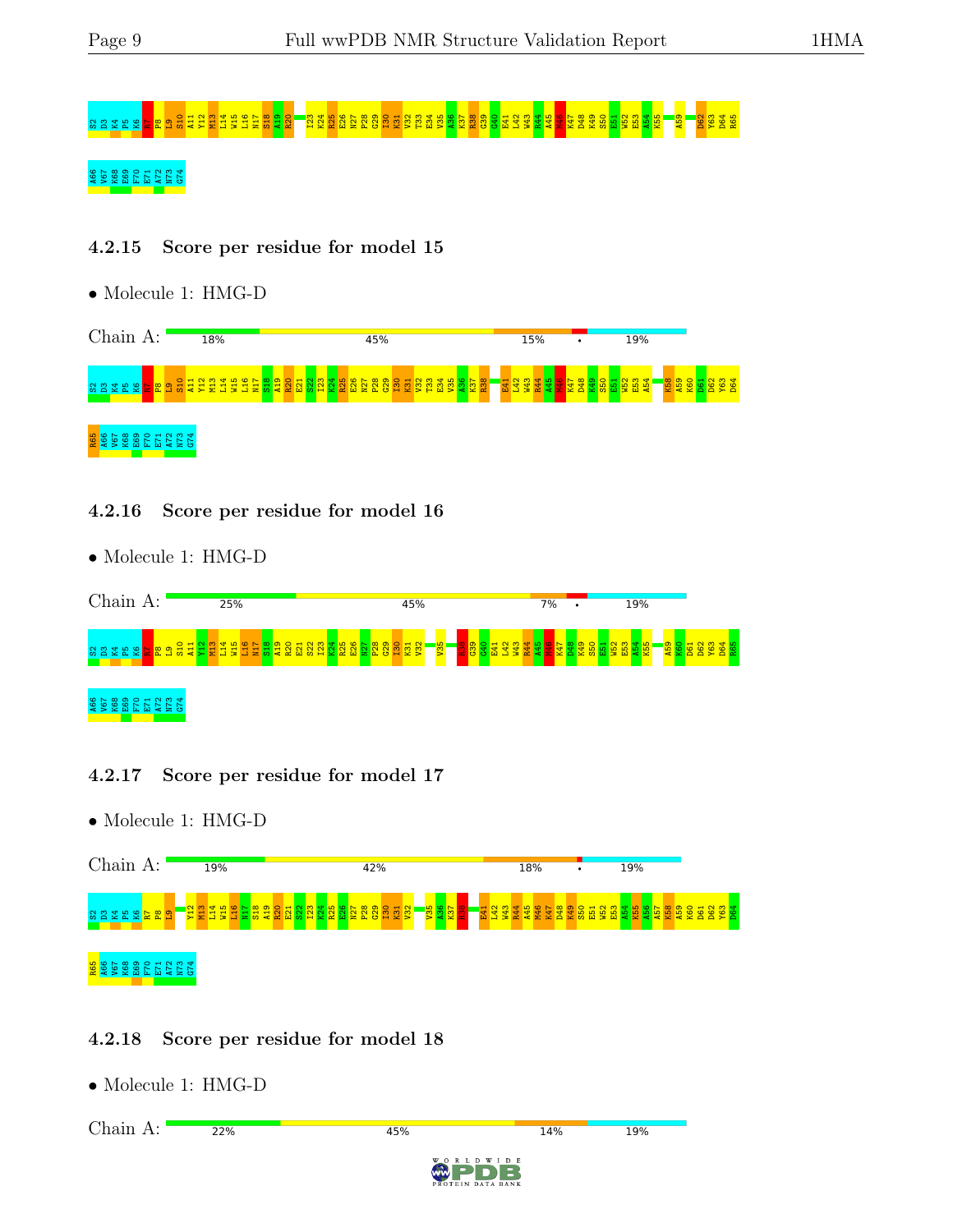# S2D3 A12 P3 L2 M2 A12 K26 R30 A12 K31 R39 A12 R4<br>S21 P28 A19 P28 A36 L32 E36 R38 E41 R38 A36 E41 L42 W44 P81 R4

## A66 V67 K68 E69 F70 E71 A72 N73 G74

### 4.2.19 Score per residue for model 19

• Molecule 1: HMG-D



### 4.2.20 Score per residue for model 20

• Molecule 1: HMG-D



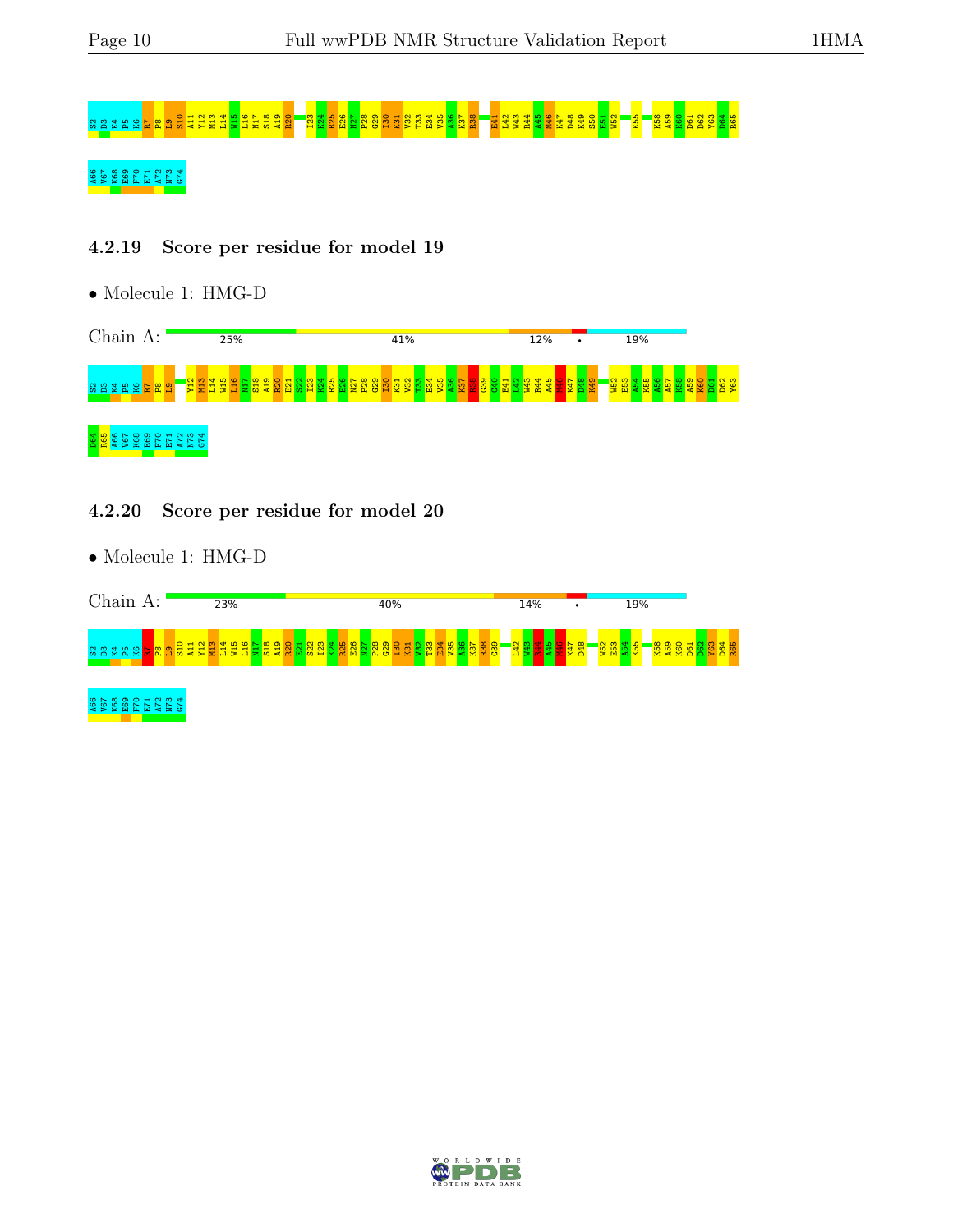# 5 Refinement protocol and experimental data overview  $(i)$

Of the ? calculated structures, 20 were deposited, based on the following criterion: ?.

The following table shows the software used for structure solution, optimisation and refinement.

| Software name   Classification   Version |            |  |
|------------------------------------------|------------|--|
| X-PLOR                                   | refinement |  |

No chemical shift data was provided.

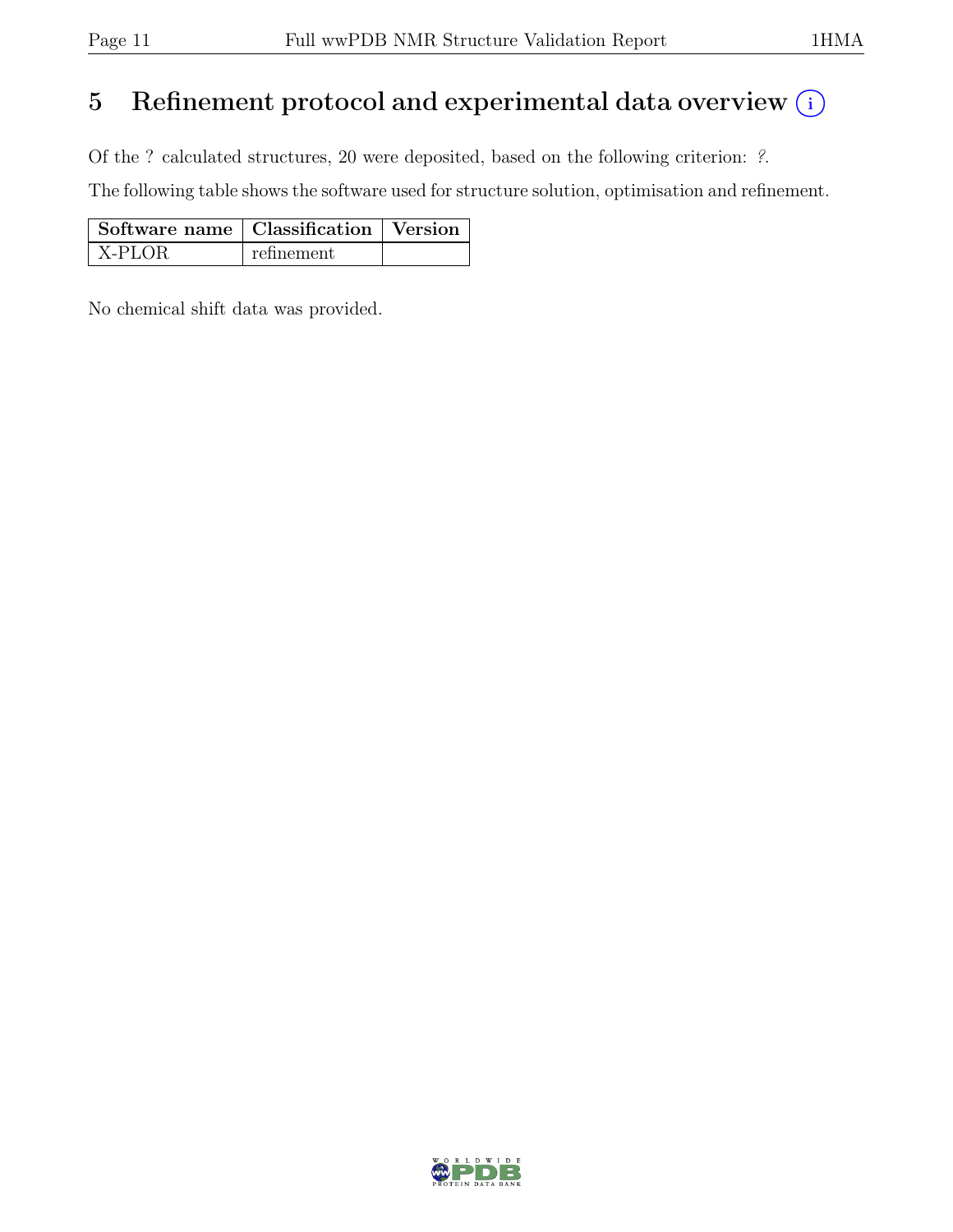# 6 Model quality  $(i)$

## 6.1 Standard geometry  $(i)$

There are no covalent bond-length or bond-angle outliers.

Chiral center outliers are detected by calculating the chiral volume of a chiral center and verifying if the center is modelled as a planar moiety or with the opposite hand. A planarity outlier is detected by checking planarity of atoms in a peptide group, atoms in a mainchain group or atoms of a sidechain that are expected to be planar.

|  | Mol   Chain   Chirality   Planarity |               |
|--|-------------------------------------|---------------|
|  | $0.0 \pm 0.0$                       | $5.8 \pm 0.4$ |
|  |                                     | 116           |

There are no bond-length outliers.

There are no bond-angle outliers.

There are no chirality outliers.

All unique planar outliers are listed below. They are sorted by the frequency of occurrence in the ensemble.

|              | $Mol$   Chain | Res | Type       | Group     | Models (Total) |
|--------------|---------------|-----|------------|-----------|----------------|
|              |               |     | $\rm{ARG}$ | Sidechain | 20             |
|              |               | 20  | $\rm{ARG}$ | Sidechain | 20             |
|              |               | 25  | $\rm{ARG}$ | Sidechain | 20             |
|              |               | 38  | $\rm{ARG}$ | Sidechain | 20             |
| $\mathbf{1}$ |               | 44  | $\rm{ARG}$ | Sidechain | 18             |
|              |               | 65  | $\rm{ARG}$ | Sidechain | 18             |

## 6.2 Too-close contacts  $(i)$

In the following table, the Non-H and H(model) columns list the number of non-hydrogen atoms and hydrogen atoms in each chain respectively. The H(added) column lists the number of hydrogen atoms added and optimized by MolProbity. The Clashes column lists the number of clashes averaged over the ensemble.

|     |     |      | $\boxed{\text{Mol}$ Chain   Non-H   H(model)   H(added)   Clashes |      |            |
|-----|-----|------|-------------------------------------------------------------------|------|------------|
|     |     | 481  | 486                                                               | 486  | $52 \pm 6$ |
| All | All | 9620 | 9720                                                              | 9720 | 1036       |

The all-atom clashscore is defined as the number of clashes found per 1000 atoms (including hydrogen atoms). The all-atom clashscore for this structure is 54.

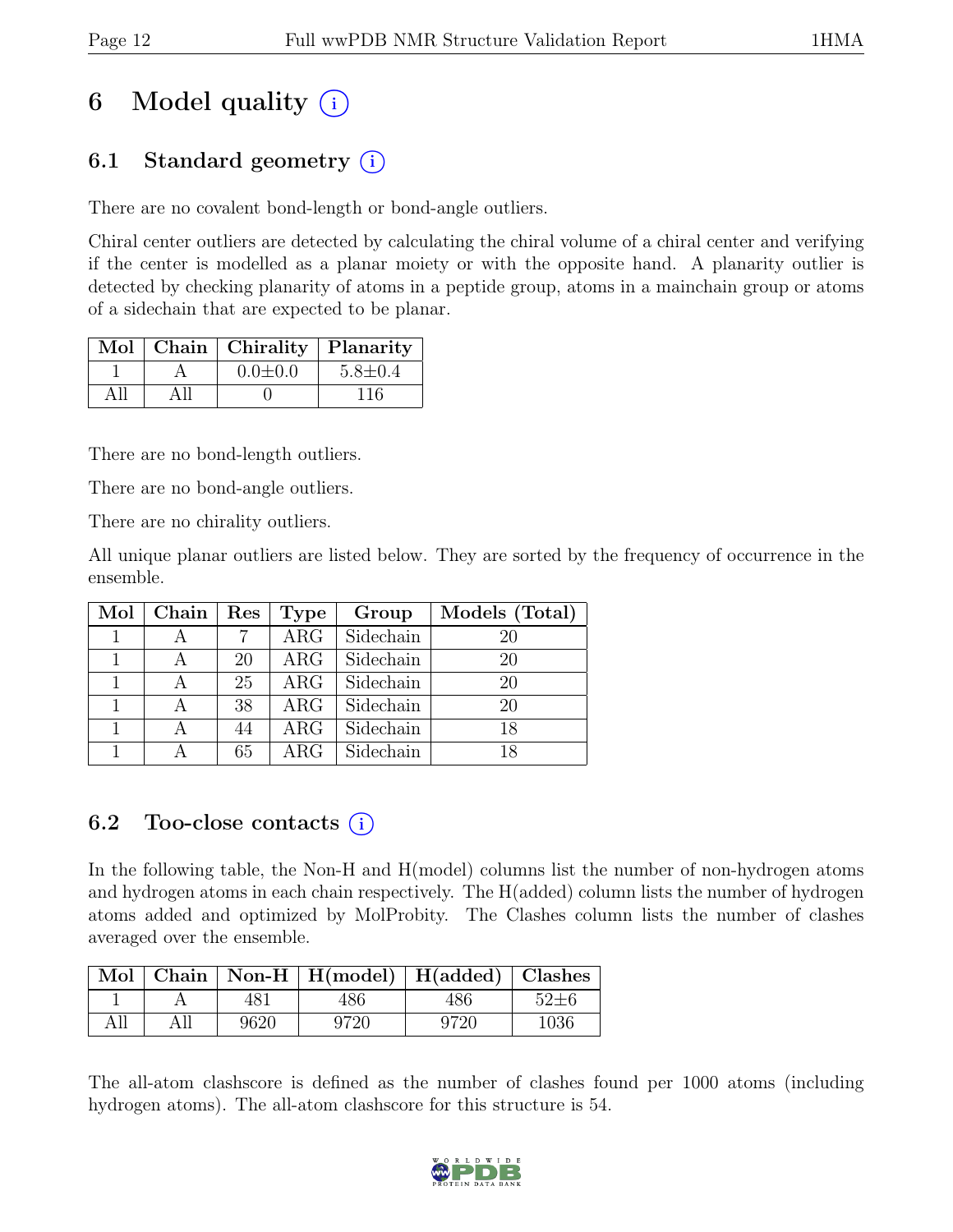|                   |                    |                   |                   | <b>Models</b>  |                |  |
|-------------------|--------------------|-------------------|-------------------|----------------|----------------|--|
| Atom-1            | Atom-2             | $Clash(\AA)$      | Distance(A)       | Worst          | Total          |  |
| 1:A:9:LEU:HD21    | 1:A:14:LEU:HD21    | 1.02              | 1.31              | $\overline{4}$ | $\overline{5}$ |  |
| 1:A:9:LEU:HD11    | 1:A:14:LEU:CD2     | $\overline{1.02}$ | 1.84              | 12             | $\overline{7}$ |  |
| 1:A:9:LEU:HD21    | 1:A:14:LEU:CD2     | 0.94              | 1.91              | 10             | $\overline{8}$ |  |
| 1:A:12:TYR:CZ     | 1:A:16:LEU:HD11    | 0.93              | 1.99              | 8              | 8              |  |
| 1: A: 31: LYS: O  | 1:A:35:VAL:HG23    | 0.92              | 1.64              | 11             | 19             |  |
| 1:A:9:LEU:HD23    | 1:A:13:MET:HB3     | 0.90              | 1.42              | $\overline{7}$ | $\mathbf{1}$   |  |
| 1:A:9:LEU:HD12    | 1:A:13:MET:HB2     | 0.89              | 1.45              | 18             | $\sqrt{2}$     |  |
| 1:A:12:TYR:CE2    | 1:A:16:LEU:HD11    | 0.88              | 2.03              | 9              | $\overline{8}$ |  |
| 1: A:9: LEU: HD13 | 1:A:13:MET:HB2     | 0.85              | 1.45              | 6              | $\overline{4}$ |  |
| 1:A:13:MET:HA     | 1: A:16: LEU: HD12 | 0.85              | 1.48              | 14             | 8              |  |
| 1: A:9: LEU: CD2  | 1:A:14:LEU:HD21    | 0.84              | 2.03              | $\overline{4}$ | $\overline{7}$ |  |
| 1: A:9: LEU: HD11 | 1: A:13:MET:HB3    | 0.83              | 1.49              | 15             | $\overline{3}$ |  |
| 1:A:9:LEU:HD12    | 1: A:13: MET:CB    | 0.81              | 2.04              | $\mathbf{1}$   | 3              |  |
| 1: A:9: LEU: HD12 | 1: A:9: LEU:O      | 0.81              | 1.75              | $\sqrt{2}$     | $\overline{7}$ |  |
| 1:A:9:LEU:HD23    | 1: A: 13: MET: CB  | 0.79              | 2.06              | $\overline{7}$ | $\mathbf{1}$   |  |
| 1:A:30:ILE:HG23   | 1: A:35: VAL:CG2   | 0.79              | 2.06              | $\overline{3}$ | 17             |  |
| 1:A:14:LEU:HD12   | 1:A:52:TRP:HB3     | 0.79              | $\overline{1.55}$ | 17             | 14             |  |
| 1:A:9:LEU:HD11    | 1:A:14:LEU:HD23    | 0.78              | 1.54              | $\overline{2}$ | 9              |  |
| 1:A:9:LEU:HD21    | 1:A:14:LEU:HD23    | 0.76              | 1.54              | $\overline{7}$ | $\overline{4}$ |  |
| 1:A:9:LEU:HD13    | 1:A:13:MET:CB      | 0.75              | 2.11              | $\overline{2}$ | $\overline{2}$ |  |
| 1:A:9:LEU:HD13    | 1:A:13:MET:HB3     | 0.75              | 1.58              | $\overline{2}$ | $\overline{2}$ |  |
| 1:A:9:LEU:HD11    | 1:A:13:MET:CB      | 0.74              | 2.12              | 11             | $\overline{4}$ |  |
| 1: A:9: LEU: C    | 1:A:9:LEU:HD12     | 0.73              | 2.03              | 12             | 3              |  |
| 1:A:9:LEU:HD12    | 1: A:9: LEU: C     | 0.73              | 2.03              | $\overline{2}$ | $\overline{4}$ |  |
| 1: A:9: LEU: CD1  | 1:A:14:LEU:HD21    | 0.72              | 2.15              | 17             | $\overline{2}$ |  |
| 1: A:9:LEU: C     | 1: A:9:LEU:HD22    | 0.72              | 2.05              | $\overline{7}$ | $\mathbf{1}$   |  |
| 1: A:9: LEU: HD12 | 1:A:13:MET:HB3     | 0.71              | 1.60              | 1              | $\overline{2}$ |  |
| 1:A:9:LEU:HD11    | 1: A:14:LEU:CG     | 0.71              | 2.14              | 12             | $\overline{4}$ |  |
| 1: A:9: LEU: N    | 1:A:9:LEU:HD23     | 0.71              | 2.00              | 18             | 3              |  |
| 1:A:12:TYR:CE1    | 1:A:16:LEU:HD23    | 0.71              | 2.19              | $\mathfrak{Z}$ | $\overline{7}$ |  |
| 1: A:9:LEU:HD11   | 1:A:14:LEU:HD21    | 0.70              | 1.63              | $\overline{7}$ | 6              |  |
| 1: A:30: ILE: CG2 | 1:A:35:VAL:HG22    | 0.70              | 2.17              | $8\,$          | 16             |  |
| 1:A:30:ILE:HG23   | 1: A:35: VAL:HG22  | 0.70              | 1.63              | 15             | 10             |  |
| 1:A:9:LEU:HD22    | 1: A:9: LEU:O      | 0.69              | 1.87              | $\overline{7}$ | $\mathbf{1}$   |  |
| 1:A:8:PRO:HD3     | 1: A:63:TYR:CE2    | 0.69              | 2.23              | 12             | 12             |  |
| 1:A:30:ILE:HD11   | 1:A:34:GLU:OE2     | 0.68              | 1.88              | 9              | $\mathbf{1}$   |  |
| 1:A:9:LEU:HD22    | 1:A:13:MET:HB3     | 0.67              | 1.64              | 19             | 1              |  |
| 1:A:9:LEU:HD22    | 1:A:10:SER:O       | 0.67              | 1.89              | $\overline{7}$ | $\mathbf{1}$   |  |
| 1: A:9: LEU: C    | 1:A:9:LEU:HD23     | 0.66              | 2.10              | 10             | 6              |  |
| 1:A:8:PRO:HD3     | 1: A:63:TYR:CD2    | 0.66              | 2.25              | 12             | 18             |  |
| 1: A:46: MET:O    | 1:A:48:ASP:N       | 0.65              | 2.30              | $\overline{4}$ | $\overline{4}$ |  |

All unique clashes are listed below, sorted by their clash magnitude.

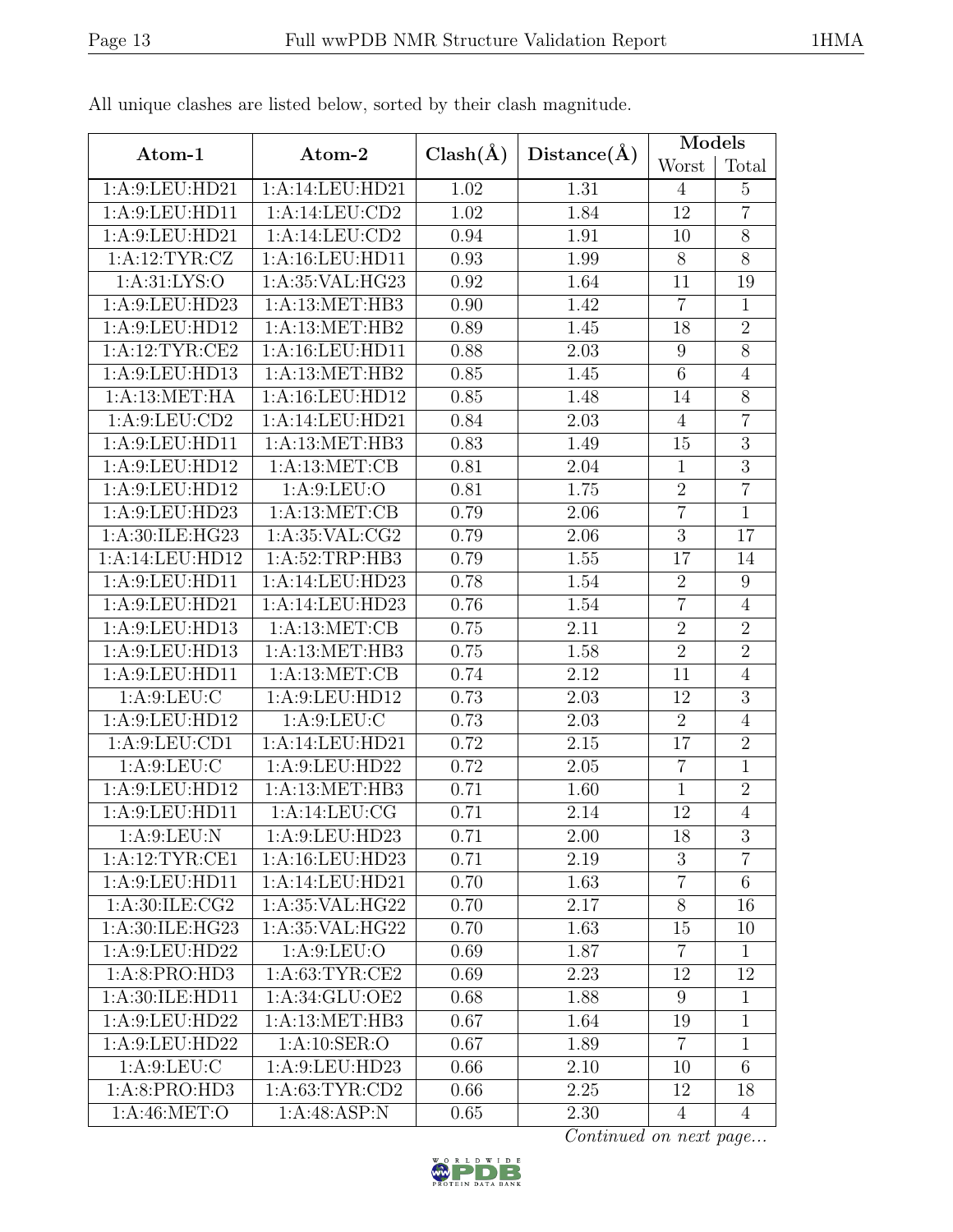| Continued from previous page        |                                             |              |             | Models         |                  |  |
|-------------------------------------|---------------------------------------------|--------------|-------------|----------------|------------------|--|
| Atom-1                              | Atom-2                                      | $Clash(\AA)$ | Distance(A) | Worst          | Total            |  |
| 1:A:14:LEU:CB                       | 1: A:52:TRP:CE3                             | 0.64         | 2.80        | $\overline{7}$ | 20               |  |
| 1:A:11:ALA:HB2                      | 1: A:53: GLU: HA                            |              | 1.69        | 20             | $\overline{5}$   |  |
| 1: A: 43: TRP: CE3                  | 1:A:46:MET:CE                               | 0.64         | 2.81        | $\sqrt{2}$     | $\mathbf 5$      |  |
| 1:A:11:ALA:HB1                      | 1:A:52:TRP:HB2                              | 0.63         | 1.70        | $9\,$          | $\overline{9}$   |  |
| 1:A:59:ALA:O                        | 1: A:63:TYR:CB                              | 0.63         | 2.47        | 9              | 17               |  |
| 1: A:15:TRP:CD1                     | $1: A:46: \overline{\text{MET}:\text{HE1}}$ | 0.62         | 2.28        | 13             | $\overline{4}$   |  |
| 1: A: 15: TRP: CD1                  | 1:A:46:MET:CE                               | 0.62         | 2.81        | 13             | $\overline{7}$   |  |
| 1: A:9: LEU: CD1                    | 1: A:9: LEU: N                              | 0.61         | 2.63        | $\overline{7}$ | $\mathbf{1}$     |  |
| 1:A:14:LEU:HB2                      | 1:A:52:TRP:CE3                              | 0.61         | 2.30        | $\mathbf{1}$   | 20               |  |
| 1: A:8: PRO:CD                      | 1: A:63:TYR:CE2                             | 0.61         | 2.84        | 19             | 16               |  |
| 1: A:9: LEU: CD2                    | 1:A:14:LEU:CD2                              | 0.61         | 2.78        | 11             | $\overline{5}$   |  |
| 1: A:9: LEU: CD2                    | 1: A:9: LEU: N                              | 0.60         | 2.64        | 9              | $\mathbf{1}$     |  |
| 1: A:30: ILE: CG2                   | 1: A:35: VAL:CG2                            | 0.60         | 2.80        | 3              | $\overline{5}$   |  |
| 1: A:9: LEU: CD1                    | 1:A:13:MET:CB                               | 0.60         | 2.80        | 10             | $\overline{5}$   |  |
| 1:A:15:TRP:CZ3                      | 1:A:39:GLY:O                                | 0.58         | 2.56        | 19             | 9                |  |
| 1: A: 53: GLU: CG<br>1:A:54:ALA:N   |                                             | 0.58         | 2.66        | 15             | $\overline{3}$   |  |
| 1: A:9: LEU: N<br>1:A:9:LEU:HD13    |                                             | 0.58         | 2.14        | $\overline{7}$ | $\mathbf{1}$     |  |
| 1:A:63:TYR:CD1<br>1: A:8: PRO:HG3   |                                             | 0.58         | 2.33        | 20             | $\mathbf{1}$     |  |
| 1:A:14:LEU:HD23<br>1:A:14:LEU:N     |                                             | 0.58         | 2.12        | 13             | $\overline{5}$   |  |
| 1:A:9:LEU:HD11<br>1:A:14:LEU:HG     |                                             | 0.58         | 1.74        | 12             | $\overline{2}$   |  |
| 1:A:41:GLU:CG                       | 1:A:42:LEU:N                                | 0.57         | 2.68        | $\overline{1}$ | 10               |  |
| 1:A:14:LEU:HD12                     | 1: A:52:TRP:CB                              | 0.57         | 2.29        | 17             | $\boldsymbol{3}$ |  |
| 1:A:12:TYR:CD1                      | 1: A:12: TYR:O                              | 0.57         | 2.58        | 3              | $\overline{4}$   |  |
| 1:A:53:GLU:HG3                      | 1:A:54:ALA:N                                | 0.56         | 2.16        | 9              | $\overline{2}$   |  |
| 1: A:9: LEU: CD2<br>1:A:14:LEU:HD23 |                                             | 0.56         | 2.31        | 15             | $\overline{2}$   |  |
| 1:A:63:TYR:CD1<br>1: A:63:TYR:C     |                                             | 0.56         | 2.79        | 13             | $\boldsymbol{9}$ |  |
| 1:A:43:TRP:CE3                      | 1: A:46: MET:SD                             | 0.56         | 2.99        | $\overline{7}$ | $\mathbf{1}$     |  |
| 1:A:9:LEU:HD13                      | 1:A:9:LEU:H                                 | 0.56         | 1.60        | $\overline{7}$ | $\overline{1}$   |  |
| 1: A:8: PRO:HG3                     | 1:A:63:TYR:CD2                              | 0.56         | 2.36        | 18             | 19               |  |
| 1:A:14:LEU:HB3                      | 1: A:52:TRP:CE3                             | 0.55         | 2.35        | $\overline{7}$ | 9                |  |
| 1:A:8:PRO:HD3                       | 1: A:63:TYR:CE1                             | 0.55         | 2.35        | 20             | $\overline{2}$   |  |
| 1:A:12:TYR:CE1                      | 1: A:16: LEU: HD11                          | 0.55         | 2.35        | 10             | $\overline{5}$   |  |
| 1: A:52:TRP:O                       | 1: A: 53: GLU: C                            | 0.55         | 2.45        | 6              | 16               |  |
| 1:A:15:TRP:CH2                      | 1: A:39: GLY:O                              | 0.55         | 2.60        | 16             | $\overline{5}$   |  |
| 1:A:59:ALA:O                        | 1: A:63:TYR:HB2                             | 0.54         | 2.03        | 15             | 17               |  |
| 1: A:12:TYR:CD1                     | 1:A:43:TRP:CG                               | 0.54         | 2.95        | 18             | 9                |  |
| 1: A:23: ILE: O                     | 1:A:27:ASN:ND2                              | 0.54         | 2.41        | 10             | 8                |  |
| 1:A:30:ILE:HD11                     | 1:A:34:GLU:HB3                              | 0.54         | 1.80        | $\overline{2}$ | $\overline{3}$   |  |
| 1:A:12:TYR:CZ                       | 1: A: 16: LEU: HD21                         | 0.54         | 2.38        | 14             | $\overline{3}$   |  |
| 1:A:42:LEU:O                        | 1: A:46:MET:N                               | 0.54         | 2.40        | 10             | $\overline{8}$   |  |
| 1: A:9: LEU: C                      | 1:A:9:LEU:CD1                               | 0.54         | 2.76        | $\overline{2}$ | $6\phantom{.}6$  |  |

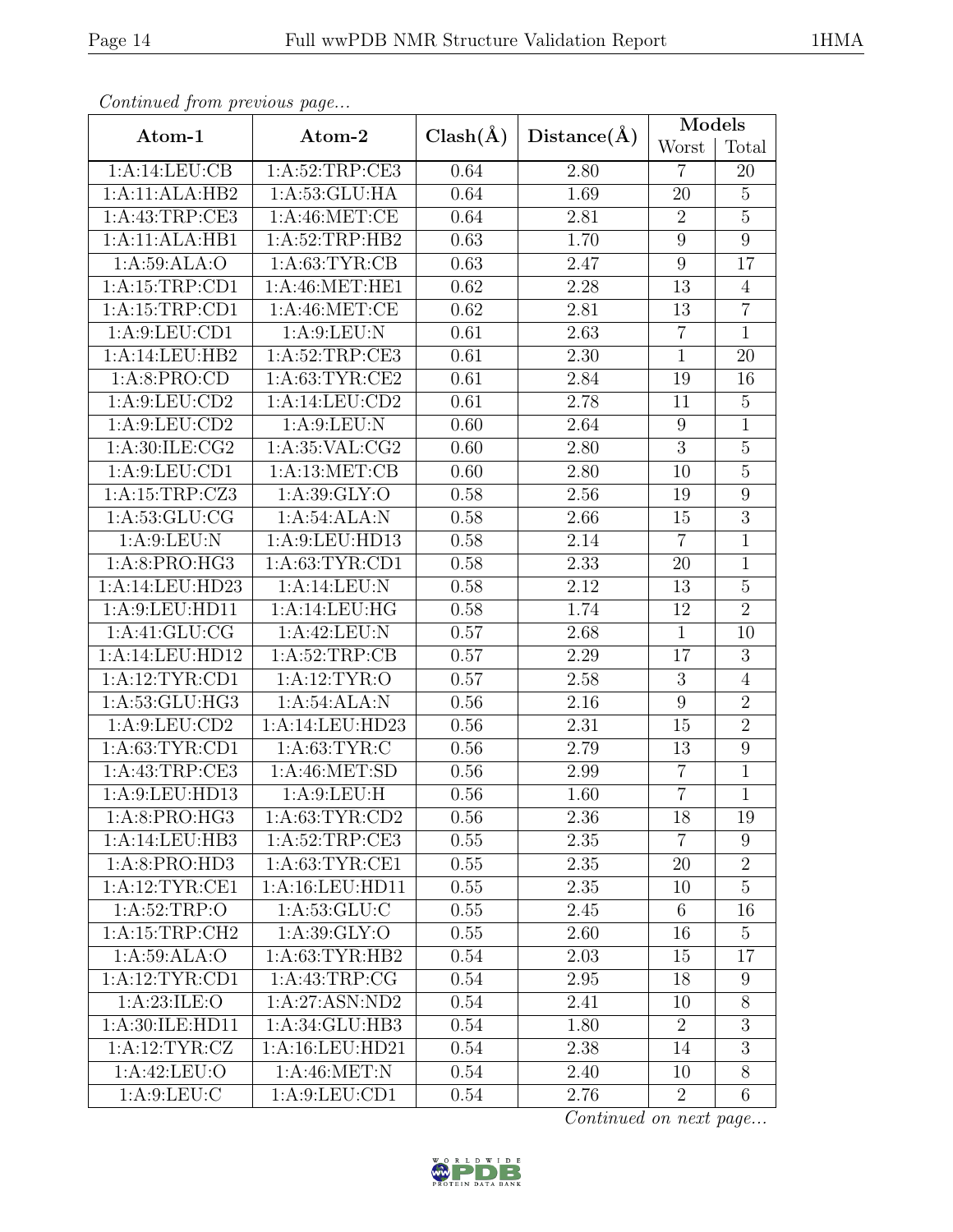| Continuea from previous page        |                    |              |                   | Models         |                |  |
|-------------------------------------|--------------------|--------------|-------------------|----------------|----------------|--|
| Atom-1                              | Atom-2             | $Clash(\AA)$ | Distance(A)       | Worst          | Total          |  |
| 1:A:30:ILE:HG23                     | 1:A:35:VAL:HG23    | 0.54         | 1.78              | 3              | $\overline{5}$ |  |
| 1:A:30:ILE:HG21                     | 1:A:35:VAL:HG22    |              | 1.80              | $8\,$          | $\overline{3}$ |  |
| 1: A:41: GLU:O                      | 1:A:45:ALA:HB3     | 0.54         | 2.03              | 14             | $\overline{2}$ |  |
| 1:A:43:TRP:CZ2                      | 1: A:49: LYS: CG   | 0.54         | 2.91              | $\overline{1}$ | $\overline{2}$ |  |
| 1: A:9: LEU: CD2                    | 1:A:10:SER:O       | 0.53         | 2.56              | $\overline{7}$ | $\mathbf{1}$   |  |
| 1: A:9: LEU: CD1                    | 1: A:9: LEU: C     | 0.53         | 2.76              | 17             | $\mathbf{1}$   |  |
| 1:A:19:ALA:O                        | 1:A:23:ILE:CG1     | 0.53         | 2.56              | 10             | 12             |  |
| 1:A:9:LEU:HD23                      | 1: A:9: LEU:H      | 0.53         | 1.62              | 9              | $\overline{3}$ |  |
| 1:A:45:ALA:O                        | 1:A:47:LYS:N       | 0.53         | 2.41              | 13             | $\overline{4}$ |  |
| 1: A:52:TRP:O                       | 1: A:55: LYS: N    | 0.53         | 2.41              | 6              | 15             |  |
| 1: A:8: PRO:HD3                     | 1: A:63:TYR:CG     | 0.53         | 2.39              | $\overline{4}$ | 10             |  |
| 1: A:9: LEU: CD1                    | 1:A:14:LEU:CD2     | 0.53         | 2.80              | $\overline{2}$ | $\overline{2}$ |  |
| 1: A: 43: TRP: CE3                  | 1: A:46: MET:HE3   | 0.53         | 2.39              | 14             | $\overline{2}$ |  |
| 1: A: 38: ARG: O                    | 1:A:41:GLU:CG      | 0.52         | 2.57              | 17             | $\overline{2}$ |  |
| 1: A: 38: ARG: CD                   | 1:A:41:GLU:OE1     | 0.52         | 2.58              | 6              | $\mathbf{1}$   |  |
| 1:A:16:LEU:HD22<br>1:A:15:TRP:CE3   |                    | 0.52         | 2.39              | $\overline{7}$ | $\overline{3}$ |  |
| 1:A:39:GLY:HA3<br>1:A:16:LEU:HD21   |                    | 0.52         | 1.81              | 11             | $\mathbf{1}$   |  |
| 1:A:17:ASN:OD1<br>1:A:18:SER:N      |                    | 0.52         | 2.43              | 14             | $\overline{1}$ |  |
| 1: A:30: ILE:CG1<br>1:A:34:GLU:HG3  |                    | 0.52         | 2.33              | 9              | $\overline{1}$ |  |
| 1:A:30:ILE:HG13<br>1: A:34: GLU: CG |                    | 0.52         | 2.35              | 20             | $\mathbf{1}$   |  |
| 1:A:12:TYR:CE1                      | 1:A:16:LEU:HD21    | 0.52         | $\overline{2.38}$ | 18             | $\overline{2}$ |  |
| 1: A:25: ARG:O                      | 1: A:25: ARG:NE    | 0.51         | 2.43              | $\mathfrak{Z}$ | $\mathbf{1}$   |  |
| 1: A:30: ILE: HD11                  | 1: A:34: GLU:CG    | 0.51         | 2.35              | $\overline{9}$ | $\overline{1}$ |  |
| 1: A:9: LEU: CD1                    | 1:A:13:MET:HB3     | 0.51         | 2.36              | $\overline{4}$ | $\overline{4}$ |  |
| 1:A:8:PRO:HD3<br>1: A:63:TYR:CD1    |                    | 0.51         | 2.40              | $8\,$          | 10             |  |
| 1:A:43:TRP:CZ3<br>1: A:52:TRP:CD1   |                    | 0.51         | 2.99              | 15             | 3              |  |
| 1:A:57:ALA:O                        | 1: A:60: LYS: CB   | 0.51         | 2.59              | $\overline{7}$ | $\overline{7}$ |  |
| 1:A:41:GLU:HG3                      | 1:A:42:LEU:N       | 0.50         | 2.21              | $\overline{6}$ | $\overline{8}$ |  |
| 1: A:30: ILE: CG1                   | 1:A:34:GLU:HG2     | 0.50         | 2.37              | 20             | $\mathbf{1}$   |  |
| 1:A:23:ILE:HG21                     | 1:A:35:VAL:HG13    | 0.50         | 1.82              | 18             | $\sqrt{2}$     |  |
| 1:A:43:TRP:CZ3                      | 1: A:46: MET:HG2   | 0.50         | 2.42              | $\overline{4}$ | $\overline{4}$ |  |
| 1:A:23:ILE:HG23                     | 1:A:27:ASN:ND2     | 0.50         | 2.22              | 11             | 6              |  |
| 1:A:12:TYR:CD2                      | 1: A:16: LEU: HD11 | 0.50         | 2.42              | 15             | $\mathbf{1}$   |  |
| 1:A:25:ARG:HG3                      | 1: A:26: GLU: N    | 0.50         | 2.21              | 20             | $\overline{4}$ |  |
| 1:A:15:TRP:CZ3                      | 1:A:16:LEU:HD22    | 0.49         | 2.42              | $\overline{7}$ | $\overline{5}$ |  |
| 1:A:30:ILE:HD11                     | 1: A:34: GLU:O     | 0.49         | 2.07              | 14             | 3              |  |
| 1:A:15:TRP:HB2                      | 1: A:52:TRP:CE2    | 0.49         | 2.42              | 19             | $\overline{4}$ |  |
| 1: A:46: MET:O                      | 1:A:47:LYS:C       | 0.49         | 2.51              | $\overline{4}$ | $\overline{4}$ |  |
| 1:A:17:ASN:N                        | 1:A:17:ASN:OD1     | 0.49         | 2.43              | 16             | 3              |  |
| 1: A:13: MET:HA                     | 1:A:13:MET:CE      | 0.49         | 2.38              | $\overline{7}$ | $\overline{3}$ |  |
| 1:A:19:ALA:O                        | 1:A:23:ILE:CB      | 0.49         | 2.61              | 10             | 12             |  |

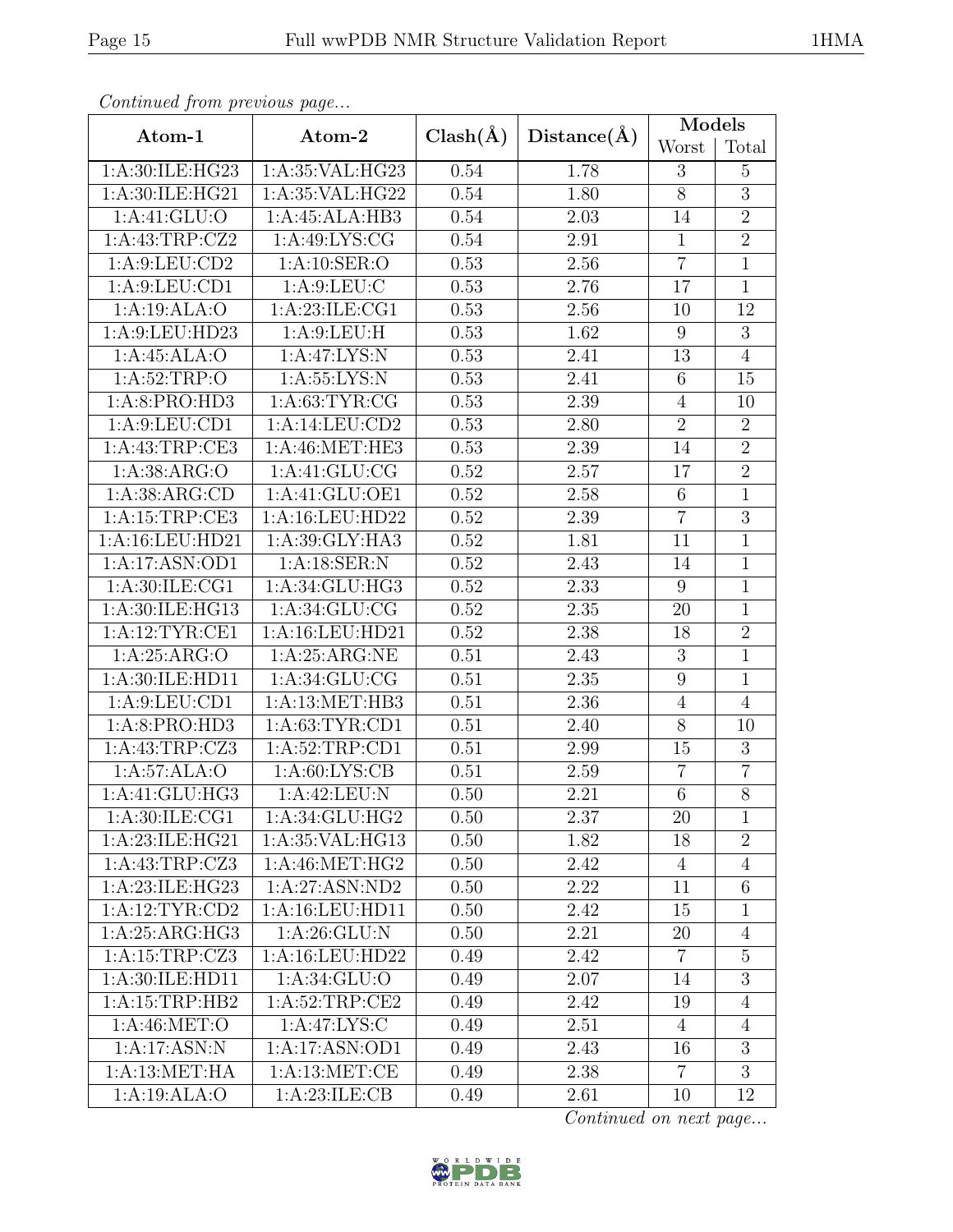|--|

| Continuea from previous page       |                     |              |             | Models          |                |  |
|------------------------------------|---------------------|--------------|-------------|-----------------|----------------|--|
| Atom-1                             | Atom-2              | $Clash(\AA)$ | Distance(A) | Worst           | Total          |  |
| 1: A:9: LEU: CD1                   | 1: A:13:MET:HB2     | 0.49         | 2.38        | 10              | $\overline{4}$ |  |
| 1:A:43:TRP:CZ2                     | 1:A:49:LYS:HG2      |              | 2.43        | 12              | $\overline{3}$ |  |
| 1: A:59: ALA:O                     | 1: A:63:TYR:HB3     | 0.49         | 2.07        | 18              | $\overline{7}$ |  |
| 1:A:15:TRP:HA                      | 1:A:52:TRP:CZ2      | 0.49         | 2.42        | $6\phantom{.}6$ | 6              |  |
| 1: A:52:TRP:O                      | 1:A:54:ALA:N        | 0.49         | 2.45        | $6\phantom{.}6$ | $\overline{2}$ |  |
| 1:A:12:TYR:HA                      | 1: A: 43: TRP: CZ3  | 0.48         | 2.43        | $\overline{3}$  | $\overline{5}$ |  |
| 1: A: 43: TRP: CE3                 | 1: A:46: MET:HG2    | 0.48         | 2.43        | 13              | $\overline{3}$ |  |
| 1: A:30: ILE: CG1                  | 1: A:34: GLU: CG    | 0.48         | 2.90        | 20              | $\overline{2}$ |  |
| 1: A:9: LEU: H                     | 1:A:9:LEU:HD23      | 0.48         | 1.68        | $8\,$           | $\mathbf{1}$   |  |
| 1: A:9: LEU: CD2                   | 1: A:9: LEU: C      | 0.48         | 2.78        | 10              | $\overline{3}$ |  |
| 1: A:37: LYS: CG                   | 1: A: 38: ARG: N    | 0.48         | 2.76        | 11              | $\overline{2}$ |  |
| 1: A: 53: GLU: CD                  | 1:A:54:ALA:N        | 0.48         | 2.67        | 11              | $\mathbf{1}$   |  |
| 1:A:15:TRP:CH2                     | 1:A:42:LEU:HB2      | 0.48         | 2.43        | 16              | $\overline{4}$ |  |
| 1:A:9:LEU:HD23                     | 1: A:9: LEU:O       | 0.48         | 2.08        | 11              | $6\,$          |  |
| 1: A:9: LEU: HG                    | 1: A:10: SER: N     | 0.48         | 2.23        | 10              | $\overline{7}$ |  |
| 1:A:48:ASP:O                       | 1: A:51:GLU:OE2     |              | 2.32        | 13              | $\overline{1}$ |  |
| 1: A:63:TYR:CZ<br>1: A:8: PRO:HD3  |                     | 0.48         | 2.44        | 20              | $\mathbf{1}$   |  |
| 1:A:46:MET:HG3<br>1:A:49:LYS:CG    |                     | 0.48         | 2.39        | 17              | $\overline{2}$ |  |
| 1:A:45:ALA:O<br>1: A:46:MET:C      |                     | 0.47         | 2.53        | 17              | $\overline{4}$ |  |
| 1: A:9: LEU: C<br>1: A:9: LEU: CD2 |                     | 0.47         | 2.80        | $\overline{7}$  | $\overline{3}$ |  |
| 1:A:9:LEU:HD23<br>1: A:9: LEU: N   |                     | 0.47         | 2.22        | $8\,$           | $\overline{1}$ |  |
| 1: A:9: LEU: CG                    | 1:A:13:MET:HB2      | 0.47         | 2.40        | $\bf 5$         | $\sqrt{3}$     |  |
| 1:A:25:ARG:NE                      | 1: A:25: ARG: C     | 0.47         | 2.67        | $\overline{3}$  | $\mathbf{1}$   |  |
| 1: A:13: MET:O                     | 1:A:17:ASN:OD1      | 0.47         | 2.32        | 15              | $\overline{2}$ |  |
| 1: A:25: ARG:CG<br>1: A:26: GLU: N |                     | 0.47         | 2.78        | 15              | $\overline{3}$ |  |
| 1:A:7:ARG:N                        | 1: A:63:TYR:CE2     |              | 2.83        | 20              | $\mathbf 1$    |  |
| 1: A:63:TYR:O                      | 1: A:65: ARG: N     | 0.47         | 2.48        | 20              | $\mathbf{1}$   |  |
| 1: A: 43: TRP:O                    | 1:A:46:MET:SD       | 0.47         | 2.73        | 12              | $\overline{2}$ |  |
| 1:A:14:LEU:HD11                    | 1:A:56:ALA:HB2      | 0.47         | 1.87        | 6               | $\mathbf{1}$   |  |
| 1:A:12:TYR:CE1                     | $1: A: 16:$ LEU:CD2 | 0.47         | 2.97        | 19              | 3              |  |
| $1:$ A:15:TRP:CZ2                  | 1:A:42:LEU:CB       | 0.47         | 2.97        | 16              | $\overline{2}$ |  |
| 1: A:9: LEU: CD1                   | 1:A:14:LEU:HG       | 0.47         | 2.40        | 12              | $\mathbf{1}$   |  |
| 1: A:9: LEU: HD22                  | 1: A:13:MET:CB      | 0.47         | 2.35        | 19              | $\mathbf{1}$   |  |
| 1: A:29: GLY:O                     | 1: A:30: ILE: C     | 0.46         | 2.54        | 18              | 20             |  |
| 1:A:34:GLU:OE2                     | 1:A:34:GLU:O        | 0.46         | 2.33        | 9               | $\mathbf{1}$   |  |
| 1:A:12:TYR:OH                      | 1:A:16:LEU:HD21     | 0.46         | 2.09        | 14              | $\overline{2}$ |  |
| 1:A:15:TRP:CZ2                     | 1:A:42:LEU:HB2      | 0.46         | 2.45        | 16              | $\overline{2}$ |  |
| 1:A:9:LEU:HD13                     | 1:A:14:LEU:HD21     | 0.46         | 1.86        | 17              | $\mathbf{1}$   |  |
| 1: A:9: LEU: N                     | 1: A:9: LEU: CD2    | 0.46         | 2.78        | 8               | $\overline{2}$ |  |
| 1:A:9:LEU:HB3                      | 1:A:13:MET:CB       | 0.46         | 2.40        | 20              | $\mathbf{1}$   |  |
| 1:A:59:ALA:O                       | 1: A:63:TYR:N       | 0.46         | 2.48        | 17              | $\overline{5}$ |  |

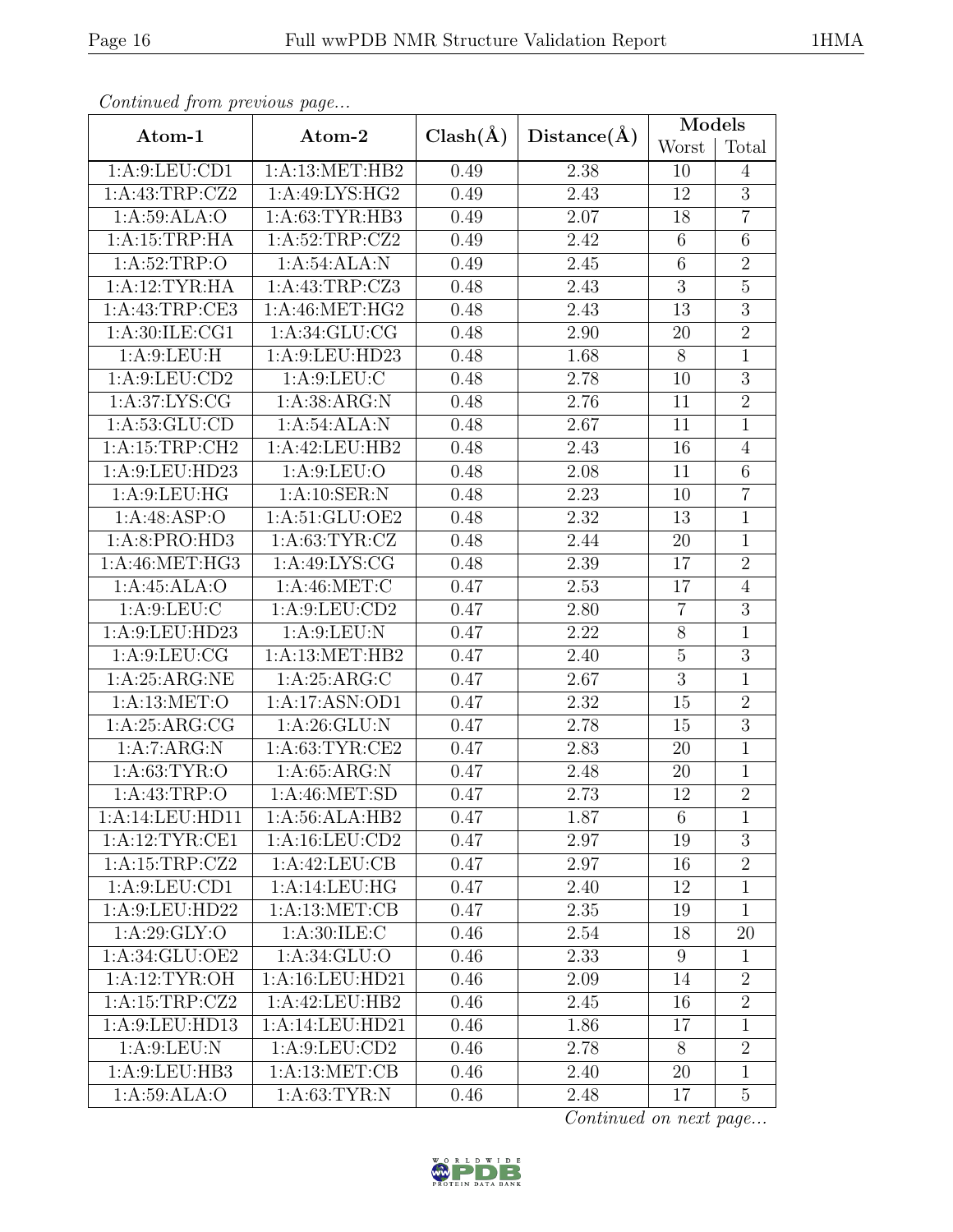| Continued from previous page      |                    |              |             | $\text{Models}$  |                |  |
|-----------------------------------|--------------------|--------------|-------------|------------------|----------------|--|
| Atom-1                            | Atom-2             | $Clash(\AA)$ | Distance(A) | Worst            | Total          |  |
| 1:A:9:LEU:HD11                    | 1: A:13:MET:HB2    | 0.46         | 1.87        | 5                | $\mathbf{1}$   |  |
| 1: A: 43: TRP:O<br>1:A:46:MET:HG2 |                    | 0.46         | 2.11        | 14               | $\overline{4}$ |  |
| 1: A: 10: SER: CB                 | 1: A:13:MET:HG2    | 0.46         | 2.40        | 18               | $\sqrt{2}$     |  |
| 1: A:63:TYR:O                     | 1: A:63: TYR:CD1   | 0.46         | 2.69        | 12               | 6              |  |
| 1: A: 43: TRP: CE2                | 1:A:49:LYS:HG2     | 0.46         | 2.45        | 11               | $\mathbf{1}$   |  |
| 1:A:43:TRP:CZ2                    | 1:A:49:LYS:HB2     | 0.46         | 2.46        | 19               | $\mathbf{1}$   |  |
| 1: A:29: GLY:O                    | 1: A:30: ILE: O    | 0.46         | 2.33        | $9\phantom{.0}$  | $\overline{2}$ |  |
| 1:A:9:LEU:HD22                    | 1:A:13:MET:SD      | 0.46         | 2.50        | 20               | $\mathbf{1}$   |  |
| 1:A:30:ILE:HD11                   | 1: A:34: GLU:HG3   | 0.45         | 1.87        | 9                | $\mathbf{1}$   |  |
| 1:A:12:TYR:HA                     | 1:A:43:TRP:CE3     | 0.45         | 2.46        | 10               | $\mathbf 5$    |  |
| 1: A:13: MET:CE                   | 1:A:16:LEU:HB3     | 0.45         | 2.41        | $\overline{7}$   | $\overline{1}$ |  |
| 1: A:50: SER: HA                  | 1: A:53: GLU:CG    | 0.45         | 2.41        | 11               | $\sqrt{2}$     |  |
| 1: A:10: SER:CB                   | 1: A: 13: MET: HG3 | 0.45         | 2.42        | $\mathbf 5$      | $\mathbf{1}$   |  |
| 1:A:19:ALA:O                      | 1: A:23: ILE: HB   | 0.45         | 2.11        | 9                | 17             |  |
| 1: A:30: ILE: CG1                 | 1:A:34:GLU:HB2     | 0.45         | 2.41        | 15               | $\overline{3}$ |  |
| 1: A:28: PRO:O<br>1:A:29:GLY:C    |                    | 0.45         | 2.54        | 18               | 19             |  |
| 1:A:14:LEU:O<br>1:A:17:ASN:OD1    |                    | 0.45         | 2.34        | $\bf 5$          | $\overline{2}$ |  |
| 1:A:8:PRO:HG3<br>1: A:63:TYR:CE2  |                    | 0.45         | 2.46        | $\overline{5}$   | $\overline{9}$ |  |
| 1:A:30:ILE:CD1<br>1:A:34:GLU:HG3  |                    | 0.45         | 2.42        | $\boldsymbol{9}$ | $\mathbf{1}$   |  |
| 1: A:63:TYR:O<br>1: A:64: ASP:C   |                    | 0.45         | 2.53        | 20               | $\mathbf{1}$   |  |
| 1:A:47:LYS:O<br>1:A:48:ASP:OD1    |                    | 0.44         | 2.34        | 18               | $\overline{2}$ |  |
| 1: A:37: LYS: CD                  | 1: A:37: LYS:C     | 0.44         | 2.84        | $\overline{5}$   | $\mathbf{1}$   |  |
| 1: A:63: TYR: C                   | 1: A:65: ARG:N     | 0.44         | 2.69        | 20               | $\mathbf{1}$   |  |
| 1: A:12:TYR:CE1                   | 1:A:43:TRP:HB2     | 0.44         | 2.47        | 10               | $\mathbf{1}$   |  |
| 1:A:8:PRO:CD<br>1: A:63:TYR:CE1   |                    | 0.44         | 2.99        | 20               | $\mathbf{1}$   |  |
| 1:A:8:PRO:CD<br>1: A:63:TYR:CD2   |                    | 0.44         | 3.00        | 19               | $\overline{7}$ |  |
| 1: A: 53: GLU: CD                 | 1: A:53: GLU: C    | 0.44         | 2.76        | 11               | $\mathbf{1}$   |  |
| 1:A:9:LEU:HD12                    | 1: A:9:LEU: N      | 0.44         | 2.27        | 17               | $\overline{1}$ |  |
| 1: A: 43: TRP: CE3                | 1:A:46:MET:HE1     | 0.44         | 2.47        | 18               | $\mathbf{1}$   |  |
| 1:A:19:ALA:O                      | 1:A:23:ILE:HG13    | 0.44         | 2.13        | $\overline{7}$   | 9              |  |
| 1:A:12:TYR:CZ                     | 1:A:16:LEU:CD2     | 0.44         | 3.01        | $\,7$            | $\mathbf{1}$   |  |
| 1: A:23: ILE: CG2                 | 1:A:35:VAL:HG13    | 0.44         | 2.43        | $\overline{7}$   | $\mathbf{1}$   |  |
| 1:A:15:TRP:CZ3                    | 1:A:16:LEU:HD23    | 0.44         | 2.48        | 15               | $\mathbf{1}$   |  |
| 1:A:17:ASN:OD1                    | 1:A:17:ASN:C       | 0.44         | 2.57        | 14               | $\overline{2}$ |  |
| 1: A:41: GLU:O                    | 1:A:45:ALA:CB      | 0.44         | 2.66        | 19               | $\overline{2}$ |  |
| 1:A:22:SER:O                      | 1: A:26: GLU:CD    | 0.43         | 2.57        | $9\phantom{.0}$  | $\overline{2}$ |  |
| 1:A:41:GLU:HG2                    | 1:A:42:LEU:N       | 0.43         | 2.29        | 13               | $\mathbf{1}$   |  |
| 1:A:8:PRO:CG                      | 1: A:63:TYR:CE2    | 0.43         | 3.02        | $\overline{5}$   | $\overline{3}$ |  |
| 1:A:15:TRP:CZ2                    | 1:A:42:LEU:HB3     | 0.43         | 2.48        | 10               | $\mathbf{1}$   |  |
| 1:A:15:TRP:HB3                    | 1: A: 43: TRP: CE3 | 0.43         | 2.48        | 15               | $\overline{2}$ |  |
| 1:A:18:SER:HB3                    | 1: A:52:TRP:CH2    | 0.43         | 2.49        | $\overline{7}$   | $\overline{2}$ |  |

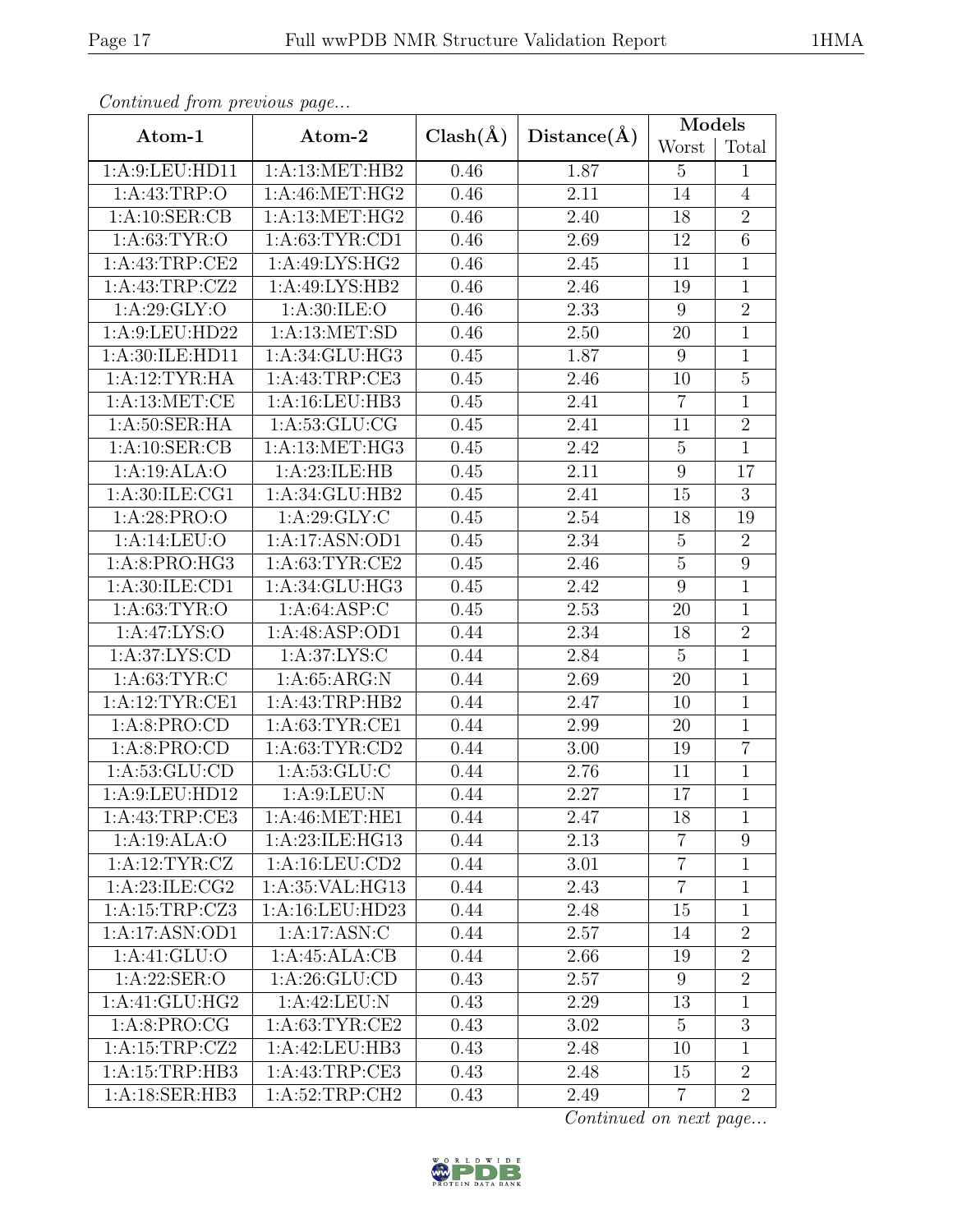| Contentaca from precious page     |                   |              | Distance(A) | Models          |                |
|-----------------------------------|-------------------|--------------|-------------|-----------------|----------------|
| Atom-1                            | Atom-2            | $Clash(\AA)$ |             | Worst           | Total          |
| 1:A:20:ARG:NH2                    | 1: A:24: LYS: CB  | 0.43         | 2.81        | 4               | $\mathbf{1}$   |
| 1: A:49: LYS:O                    | 1: A:50: SER: C   |              | 2.57        | 6               | $\overline{3}$ |
| 1: A:49: LYS:O                    | 1: A:51: GLU: N   | 0.43         | 2.52        | 17              | 3              |
| 1: A:9: LEU: CD1                  | 1: A:10: SER:O    | 0.43         | 2.66        | $\overline{2}$  | $\mathbf{1}$   |
| 1:A:57:ALA:O                      | 1: A:60: LYS: HB2 | 0.43         | 2.14        | 12              | $\overline{4}$ |
| 1:A:37:LYS:HE2                    | 1: A: 38: ARG: CD | 0.43         | 2.44        | 19              | $\mathbf{1}$   |
| 1: A:8: PRO:O                     | 1: A:9: LEU: HB3  | 0.43         | 2.14        | 15              | $\overline{2}$ |
| 1:A:30:ILE:HG12                   | 1: A:34: GLU:HG3  | 0.43         | 1.90        | 9               | $\mathbf{1}$   |
| 1: A:24: LYS: HG3                 | 1:A:25:ARG:N      | 0.43         | 2.29        | 11              | $\mathbf{1}$   |
| 1: A: 38: ARG: O                  | 1:A:41:GLU:HG2    | 0.43         | 2.13        | 17              | $\overline{2}$ |
| 1: A:9: LEU: CD2                  | 1:A:13:MET:HB3    | 0.43         | 2.40        | 19              | $\overline{1}$ |
| 1: A:13: MET:O                    | 1:A:17:ASN:ND2    | 0.43         | 2.52        | $\overline{7}$  | $\mathbf{1}$   |
| 1:A:11:ALA:CB                     | 1:A:53:GLU:HG2    | 0.43         | 2.43        | 13              | $\mathbf{1}$   |
| 1:A:42:LEU:O                      | 1: A:46:MET:HG2   | 0.43         | 2.14        | 15              | $\mathbf{1}$   |
| 1: A:31: LYS: N                   | 1:A:31:LYS:HD3    | 0.43         | 2.28        | 19              | $\mathbf{1}$   |
| 1: A:15:TRP:HB2<br>1:A:52:TRP:NE1 |                   | 0.43         | 2.28        | $\overline{2}$  | $\overline{3}$ |
| 1:A:28:PRO:C<br>1: A:30: ILE:N    |                   | 0.43         | 2.72        | 10              | 16             |
| 1: A:26: GLU:O<br>1:A:27:ASN:OD1  |                   | 0.43         | 2.36        | 10              | $\mathbf{1}$   |
| 1: A:9: LEU: HG<br>1:A:13:MET:CB  |                   | 0.43         | 2.43        | 13              | $\mathbf{1}$   |
| 1: A:49: LYS:O<br>1: A:53: GLU:CG |                   | 0.42         | 2.67        | 3               | $\mathbf{1}$   |
| 1: A: 43: TRP:O<br>1: A:46:MET:CG |                   | 0.42         | 2.67        | 14              | $\mathbf{1}$   |
| 1:A:18:SER:HG                     | 1: A:52:TRP:HH2   | 0.42         | 1.56        | 13              | $\mathbf{1}$   |
| 1:A:22:SER:O                      | 1:A:26:GLU:OE1    | 0.42         | 2.37        | $\overline{5}$  | $\mathbf{1}$   |
| 1: A:9: LEU: HG                   | 1: A:13:MET:HB2   | 0.42         | 1.90        | $\overline{5}$  | $\mathbf{1}$   |
| 1:A:14:LEU:HA<br>1:A:17:ASN:ND2   |                   | 0.42         | 2.29        | 15              | $1\,$          |
| 1:A:44:ARG:HB3                    | 1:A:44:ARG:CZ     |              | 2.45        | 20              | $\overline{1}$ |
| 1: A:25: ARG:O                    | 1:A:27:ASN:N      | 0.42         | 2.53        | 14              | $\sqrt{2}$     |
| 1: A:37: LYS: CE                  | 1:A:38:ARG:HD2    | 0.42         | 2.44        | $\overline{7}$  | $\overline{1}$ |
| 1: A:9: LEU: HB3                  | 1: A:13: MET:HB2  | 0.42         | 1.92        | 20              | $\mathbf{1}$   |
| 1:A:30:ILE:HG12                   | 1:A:34:GLU:HG2    | 0.42         | 1.92        | 20              | $\mathbf{1}$   |
| 1: A:13: MET:O                    | 1: A:14:LEU:C     | 0.42         | 2.56        | 20              | $\overline{2}$ |
| 1:A:7:ARG:O                       | 1:A:7:ARG:CG      | 0.41         | 2.68        | 14              | $\mathbf{1}$   |
| 1:A:15:TRP:CD1                    | 1: A:46:MET:HE2   | 0.41         | 2.50        | 20              | $\overline{2}$ |
| 1:A:56:ALA:O                      | 1:A:57:ALA:C      | 0.41         | 2.57        | $\overline{7}$  | $\mathbf{1}$   |
| 1: A:25: ARG:O                    | $1:$ A:26:GLU:C   | 0.41         | 2.57        | 18              | $\overline{3}$ |
| 1:A:42:LEU:O                      | 1: A:46:MET:HB2   | 0.41         | 2.15        | $\overline{5}$  | $\mathbf{1}$   |
| 1: A:46:MET:CG                    | 1:A:47:LYS:N      | 0.41         | 2.84        | 20              | $\overline{2}$ |
| $1:A:12:\overline{TYR:O}$         | 1:A:16:LEU:HG     | 0.41         | 2.15        | 15              | $\mathbf{1}$   |
| 1:A:7:ARG:O                       | 1:A:7:ARG:HG2     | 0.41         | 2.15        | 16              | $\mathbf{1}$   |
| 1:A:30:ILE:HD11                   | 1: A:34: GLU:CB   | 0.41         | 2.45        | $5\overline{)}$ | $\mathbf{1}$   |
| 1: A:10: SER: N                   | 1:A:13:MET:HG3    | 0.41         | 2.30        | 14              | $\mathbf{1}$   |

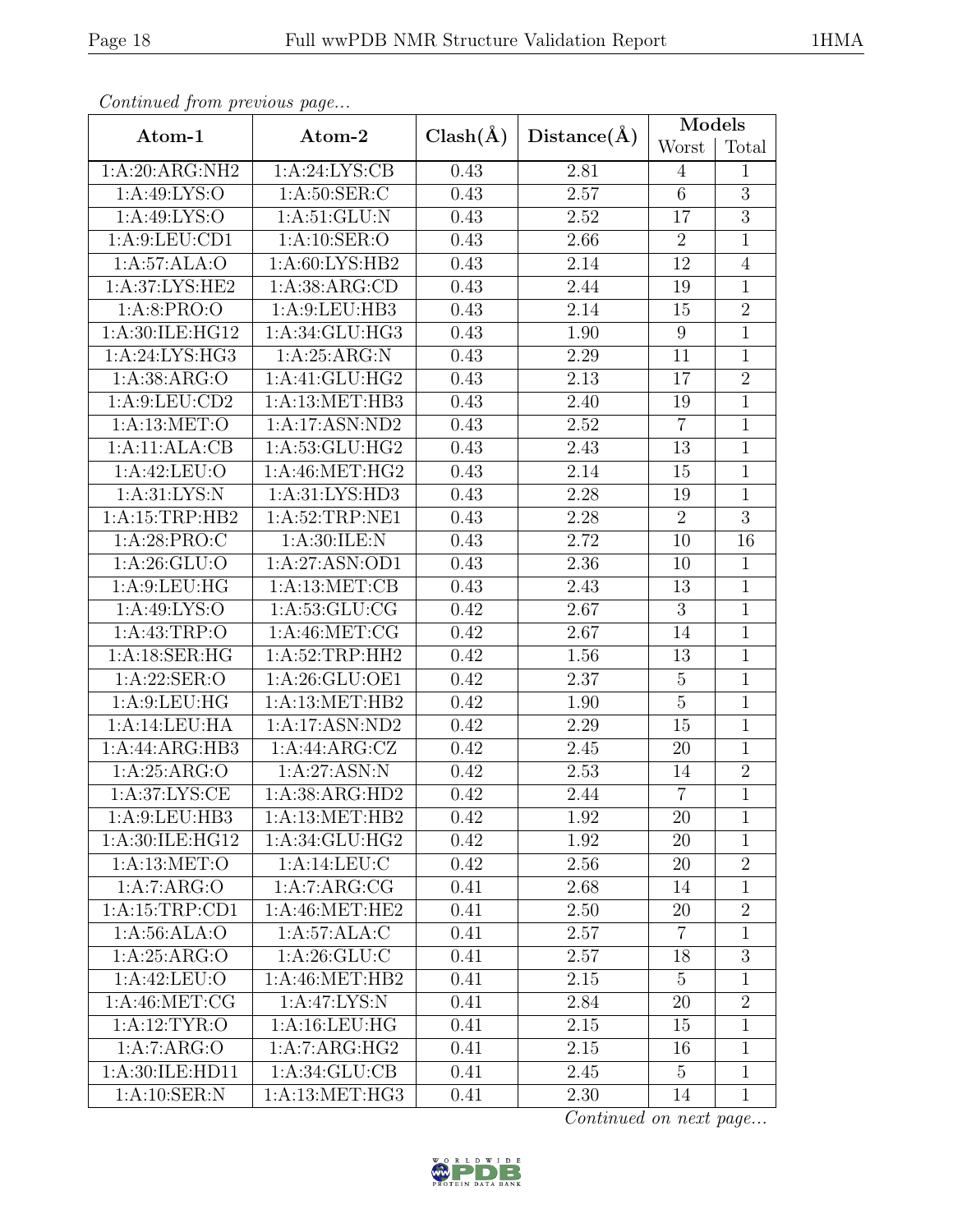| Atom-1                           | Atom-2             | $Clash(\AA)$ |                   | Models           |                |
|----------------------------------|--------------------|--------------|-------------------|------------------|----------------|
|                                  |                    |              | Distance(A)       | Worst            | Total          |
| 1: A:23: ILE: O<br>1:A:27:ASN:CG |                    | 0.41         | 2.58              | 14               | $\mathbf{1}$   |
| 1:A:20:ARG:NH2                   | 1:A:24:LYS:HB2     | 0.41         | 2.31              | $\overline{4}$   | $\overline{1}$ |
| 1:A:38:ARG:HD2                   | 1:A:41:GLU:CD      | 0.41         | 2.36              | $\,6\,$          | $\mathbf{1}$   |
| 1:A:9:LEU:HD23                   | 1: A:9: LEU: C     | 0.41         | 2.35              | $\boldsymbol{9}$ | $\overline{1}$ |
| 1: A:24: LYS:O                   | 1:A:27:ASN:O       | 0.41         | 2.39              | $\mathbf{1}$     | $\mathbf{1}$   |
| 1: A:22: SER:O                   | 1: A:26: GLU:CG    | 0.41         | 2.69              | $\overline{8}$   | $\overline{1}$ |
| 1: A:50: SER: HA                 | 1:A:53:GLU:HG2     | 0.41         | 1.92              | 11               | $\mathbf{1}$   |
| 1:A:43:TRP:CG                    | 1: A: 43: TRP:O    | 0.41         | 2.74              | 17               | $\overline{1}$ |
| 1: A:58: LYS:O                   | 1:A:59:ALA:C       | 0.41         | 2.55              | 17               | $\overline{1}$ |
| 1:A:11:ALA:O<br>1: A:12: TYR: C  |                    | 0.41         | 2.58              | $\overline{5}$   | $\mathbf{1}$   |
| 1: A:52:TRP:CH2<br>1:A:15:TRP:HA |                    | 0.41         | 2.51              | 19               | $\overline{1}$ |
| 1: A:34: GLU:HA                  | 1:A:34:GLU:OE1     | 0.40         | 2.17              | $\mathbf 5$      | $\overline{1}$ |
| 1: A:12: TYR: CD1                | 1:A:43:TRP:CD2     | 0.40         | 3.09              | 13               | $\overline{1}$ |
| 1:A:23:ILE:HG23                  | 1:A:27:ASN:HD21    | 0.40         | 1.74              | 10               | $\mathbf{1}$   |
| 1:A:12:TYR:CZ                    | 1:A:16:LEU:HD23    | 0.40         | 2.50              | $\overline{2}$   | $\overline{1}$ |
| 1:A:43:TRP:HA                    | 1: A:46: MET:SD    | 0.40         | 2.56              | 11               | $\overline{2}$ |
| 1:A:16:LEU:HD22<br>1:A:16:LEU:HA |                    | 0.40         | 1.78              | $\sqrt{3}$       | $\mathbf{1}$   |
| 1:A:28:PRO:O                     | 1: A:30: ILE:N     | 0.40         | $\overline{2.54}$ | $\overline{4}$   | $\overline{2}$ |
| 1:A:20:ARG:O                     | 1: A:20: ARG:CG    | 0.40         | 2.69              | $\bf 5$          | $\mathbf{1}$   |
| 1: A:13: MET:CE                  | 1: A: 16: LEU: CB  | 0.40         | 3.00              | $\overline{7}$   | $\overline{1}$ |
| 1: A:50: SER:O                   | 1:A:53:GLU:HG2     | 0.40         | 2.16              | 9                | $\mathbf{1}$   |
| 1: A:23: ILE: O                  | 1:A:27:ASN:HB2     | 0.40         | 2.17              | 14               | $\mathbf{1}$   |
| 1:A:10:SER:HB3                   | 1: A: 13: MET: HG2 | 0.40         | 1.93              | 18               | $\overline{1}$ |
| 1:A:12:TYR:HA                    | 1:A:43:TRP:CH2     | 0.40         | 2.52              | 3                | $\mathbf{1}$   |
| 1:A:30:ILE:HD11                  | 1: A:34: GLU:CD    | 0.40         | 2.35              | $\overline{9}$   | $\overline{1}$ |
| 1:A:42:LEU:O                     | 1: A: 43: TRP:C    | 0.40         | 2.59              | 10               | $\overline{1}$ |
| 1:A:54:ALA:O                     | 1: A:58: LYS: HD2  | 0.40         | 2.17              | 15               | $\mathbf{1}$   |

## 6.3 Torsion angles (i)

### 6.3.1 Protein backbone ①

In the following table, the Percentiles column shows the percent Ramachandran outliers of the chain as a percentile score with respect to all PDB entries followed by that with respect to all NMR entries. The Analysed column shows the number of residues for which the backbone conformation was analysed and the total number of residues.

| Mol | Chain | Analysed          | Favoured                                                    | Allowed   | Outliers  | <b>Percentiles</b> |    |
|-----|-------|-------------------|-------------------------------------------------------------|-----------|-----------|--------------------|----|
|     |       | $59/73(81\%)$     | $50\pm2(86\pm4\%)$   6 $\pm2(10\pm3\%)$   3 $\pm1(4\pm1\%)$ |           |           |                    | 29 |
| All | All   | $1180/1460(81\%)$ | $1010(86\%)$                                                | 119 (10%) | (4%<br>51 | <sup>5</sup>       | 29 |

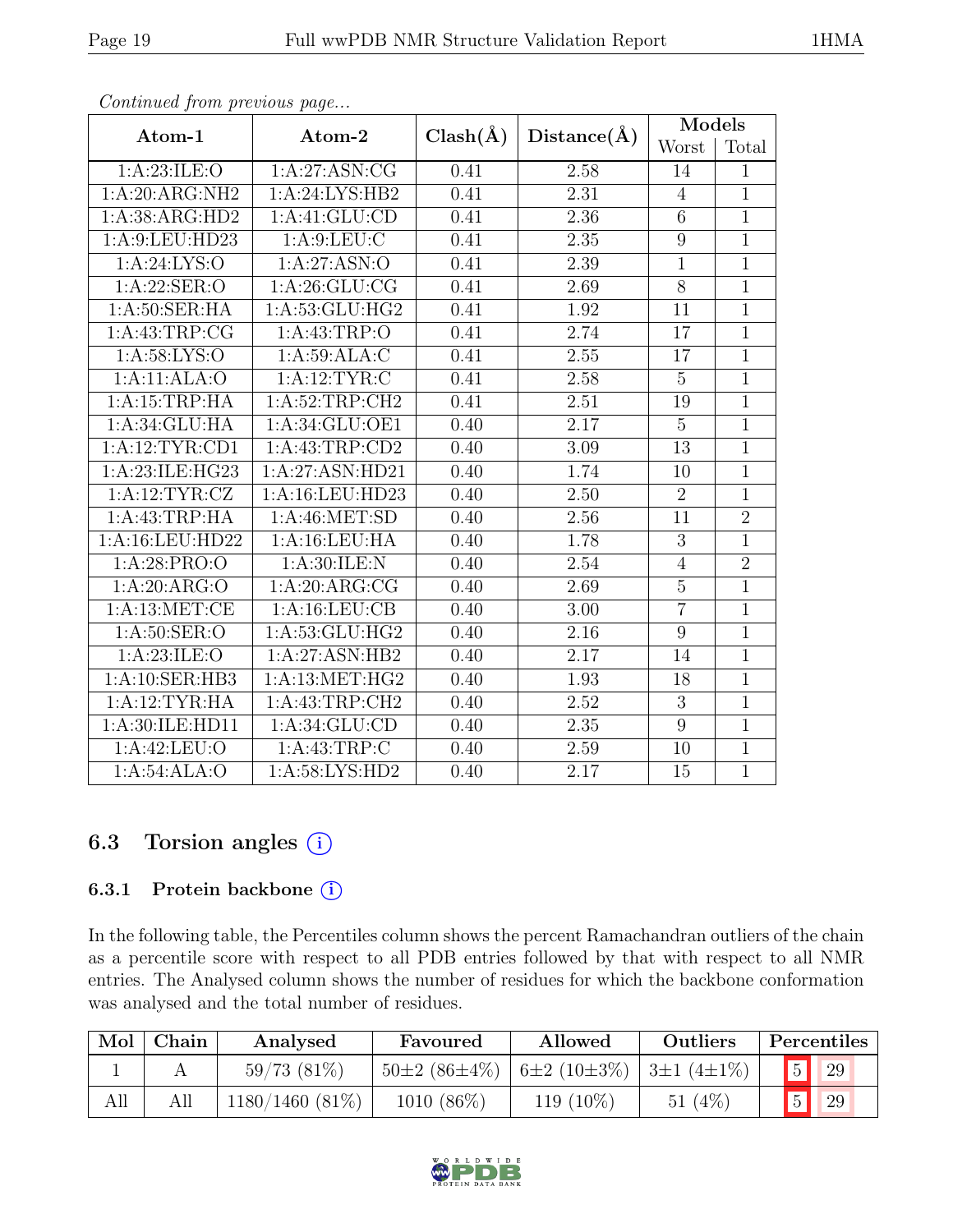| $\overline{\text{Mol}}$ | Chain | Res | <b>Type</b>             | Models (Total) |
|-------------------------|-------|-----|-------------------------|----------------|
|                         |       | 30  | <b>ILE</b>              | 20             |
|                         |       | 46  | $\overline{\text{MET}}$ | 19             |
|                         |       |     | ARG                     |                |
|                         |       | 47  | <b>LYS</b>              |                |
|                         |       | 53  | <b>GLU</b>              |                |
|                         |       | 28  | <b>PRO</b>              |                |
|                         |       |     | LEU                     |                |

All 7 unique Ramachandran outliers are listed below. They are sorted by the frequency of occurrence in the ensemble.

#### 6.3.2 Protein sidechains (i)

In the following table, the Percentiles column shows the percent sidechain outliers of the chain as a percentile score with respect to all PDB entries followed by that with respect to all NMR entries. The Analysed column shows the number of residues for which the sidechain conformation was analysed and the total number of residues.

| Mol | Chain | Analysed         | Rotameric                               | Outliers    | Percentiles |
|-----|-------|------------------|-----------------------------------------|-------------|-------------|
|     |       | $48/59$ $(81\%)$ | $33\pm3(69\pm5\%)$   $15\pm3(31\pm5\%)$ |             |             |
|     | All   | $960/1180(81\%)$ | 660 (69%)                               | $300(31\%)$ |             |

All 33 unique residues with a non-rotameric sidechain are listed below. They are sorted by the frequency of occurrence in the ensemble.

| Mol          | Chain            | $\operatorname{Res}% \left( \mathcal{N}\right) \equiv\operatorname{Res}(\mathcal{N}_{0})\cap\mathcal{N}_{1}$ | <b>Type</b> | Models (Total) |
|--------------|------------------|--------------------------------------------------------------------------------------------------------------|-------------|----------------|
| $\mathbf 1$  | А                | 32                                                                                                           | VAL         | 19             |
| $\mathbf{1}$ | $\boldsymbol{A}$ | 38                                                                                                           | $\rm{ARG}$  | 17             |
| $\mathbf{1}$ | $\mathbf{A}$     | 13                                                                                                           | <b>MET</b>  | 15             |
| $\mathbf{1}$ | $\mathbf{A}$     | 10                                                                                                           | SER         | 14             |
| $\mathbf{1}$ | $\mathbf{A}$     | 9                                                                                                            | <b>LEU</b>  | 14             |
| $\mathbf 1$  | А                | 31                                                                                                           | <b>LYS</b>  | 13             |
| $\mathbf 1$  | А                | 46                                                                                                           | MET         | 13             |
| $\mathbf{1}$ | $\boldsymbol{A}$ | 37                                                                                                           | <b>LYS</b>  | 13             |
| $\mathbf{1}$ | $\boldsymbol{A}$ | 20                                                                                                           | $\rm{ARG}$  | 12             |
| $\mathbf{1}$ | $\boldsymbol{A}$ | 60                                                                                                           | <b>LYS</b>  | $12\,$         |
| $\mathbf{1}$ | $\boldsymbol{A}$ | 16                                                                                                           | <b>LEU</b>  | 11             |
| $\mathbf{1}$ | $\boldsymbol{A}$ | 44                                                                                                           | $\rm{ARG}$  | 11             |
| 1            | $\boldsymbol{A}$ | 48                                                                                                           | ASP         | 11             |
| $\mathbf{1}$ | А                | 47                                                                                                           | <b>LYS</b>  | 10             |
| $\mathbf{1}$ | $\mathbf{A}$     | $50\,$                                                                                                       | <b>SER</b>  | 10             |
| $\mathbf{1}$ | $\mathbf{A}$     | $58\,$                                                                                                       | <b>LYS</b>  | 10             |
| $\mathbf{1}$ | А                | 61                                                                                                           | ASP         | 10             |

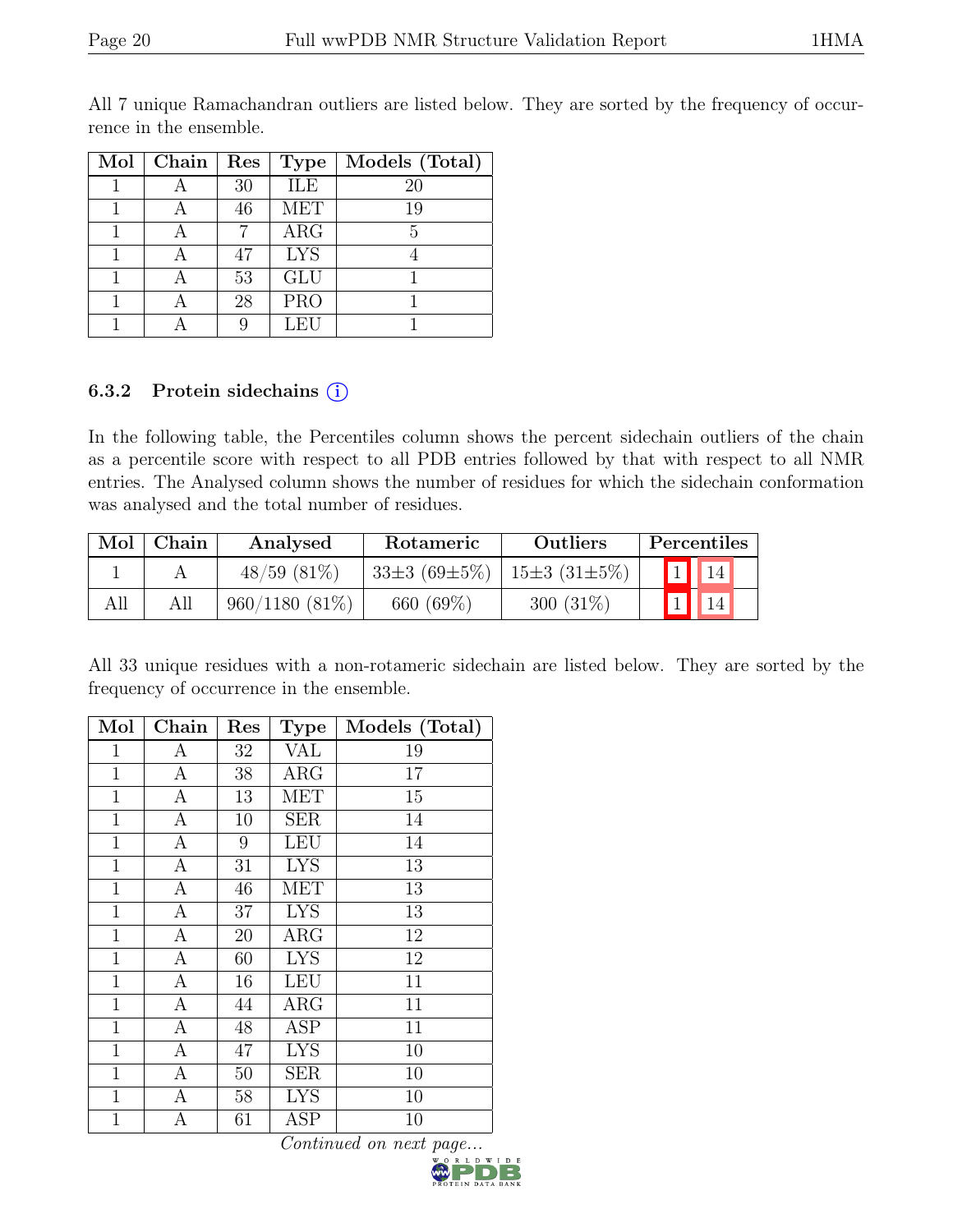| Mol          | Chain            | x.<br>Res      | $\cdot$<br><b>Type</b> | Models (Total)   |
|--------------|------------------|----------------|------------------------|------------------|
| $\mathbf{1}$ | А                | 24             | <b>LYS</b>             | 9                |
| $\mathbf 1$  | $\mathbf{A}$     | 49             | <b>LYS</b>             | 9                |
| $\mathbf{1}$ | A                | $\overline{7}$ | ARG                    | 9                |
| $\mathbf{1}$ | $\boldsymbol{A}$ | 18             | <b>SER</b>             | 9                |
| $\mathbf 1$  | А                | 33             | <b>THR</b>             | 7                |
| $\mathbf 1$  | $\boldsymbol{A}$ | 65             | $\rm{ARG}$             | 7                |
| $\mathbf{1}$ | $\mathbf{A}$     | 21             | <b>GLU</b>             | $\boldsymbol{6}$ |
| $\mathbf{1}$ | $\mathbf{A}$     | 25             | $\rm{ARG}$             | $\overline{5}$   |
| $\mathbf{1}$ | $\boldsymbol{A}$ | 22             | <b>SER</b>             | $\overline{5}$   |
| $\mathbf 1$  | $\overline{A}$   | 55             | <b>LYS</b>             | $\overline{5}$   |
| $\mathbf{1}$ | A                | 41             | <b>GLU</b>             | $\overline{5}$   |
| $\mathbf{1}$ | $\boldsymbol{A}$ | 17             | <b>ASN</b>             | $\overline{2}$   |
| $\mathbf{1}$ | $\mathbf{A}$     | 34             | <b>GLU</b>             | $\overline{2}$   |
| $\mathbf{1}$ | $\mathbf{A}$     | $26\,$         | <b>GLU</b>             | $\overline{2}$   |
| $\mathbf{1}$ | А                | 62             | ASP                    | $\overline{2}$   |
| 1            | Α                | 63             | <b>TYR</b>             | 1                |

Continued from previous page...

### 6.3.3 RNA  $(i)$

There are no RNA molecules in this entry.

### 6.4 Non-standard residues in protein, DNA, RNA chains  $(i)$

There are no non-standard protein/DNA/RNA residues in this entry.

### 6.5 Carbohydrates  $(i)$

There are no monosaccharides in this entry.

### 6.6 Ligand geometry  $(i)$

There are no ligands in this entry.

### 6.7 Other polymers  $(i)$

There are no such molecules in this entry.

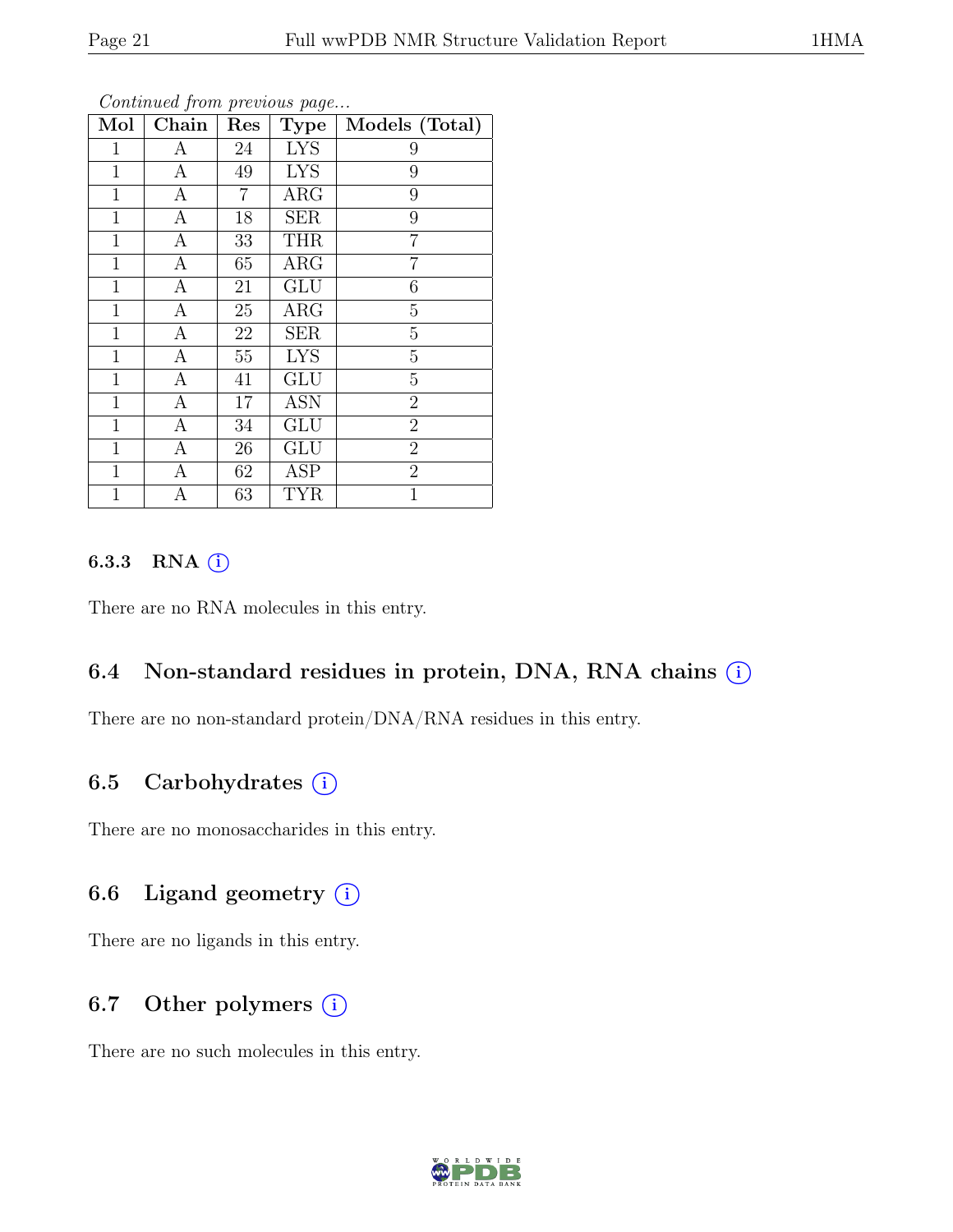# 6.8 Polymer linkage issues (i)

There are no chain breaks in this entry.